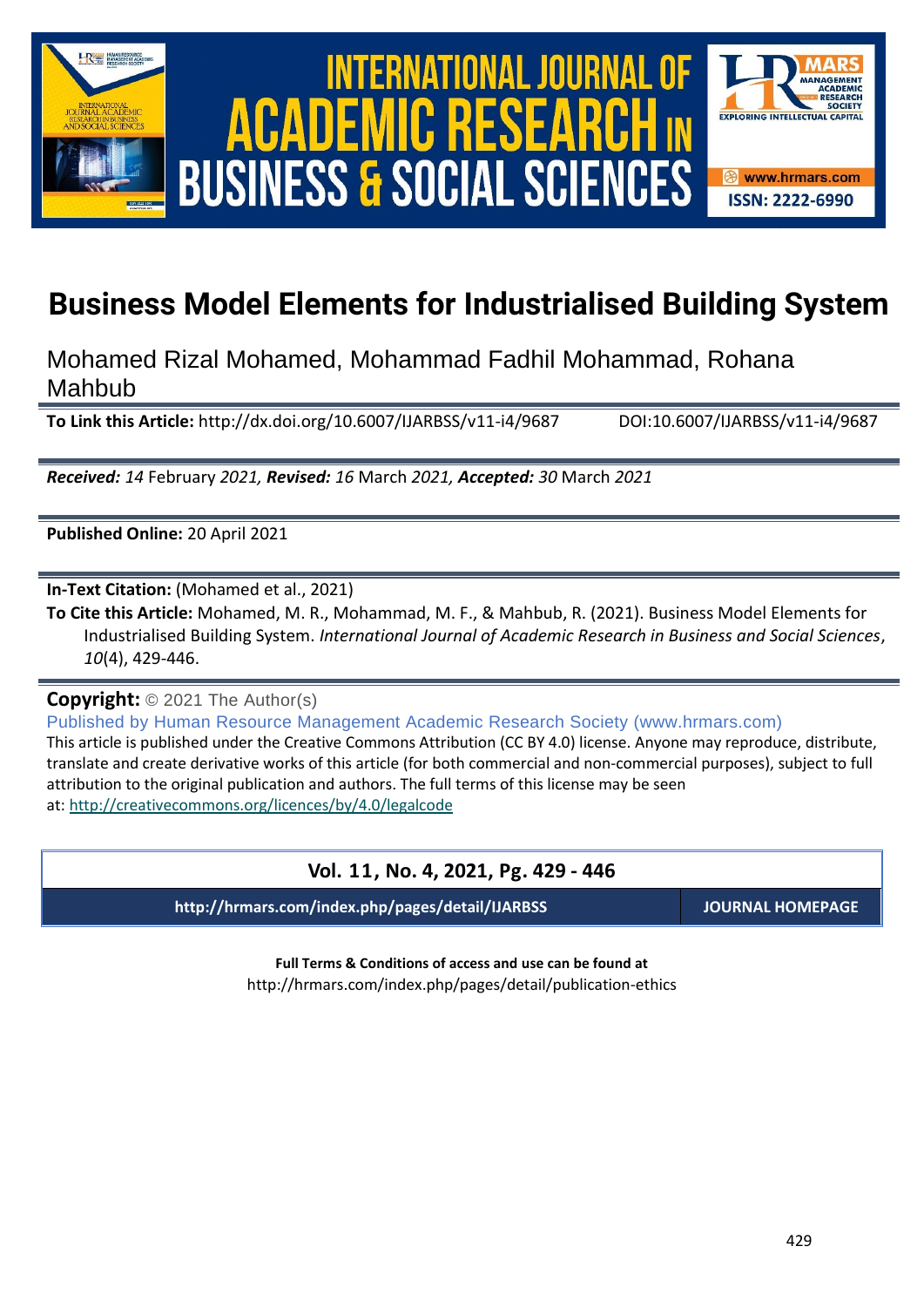

# **Business Model Elements for Industrialised Building System**

# Mohamed Rizal Mohamed<sup>1</sup>, Mohammad Fadhil Mohammad<sup>2</sup>, Rohana Mahbub³

<sup>1</sup>School of Architecture, Building and Design, Faculty of Innovation and Technology, Taylor's University, Malaysia, <sup>2,3</sup>Centre of Studies for Quantity Surveying, Faculty of Architecture, Planning and Surveying, Universiti Teknologi MARA, Malaysia Email: rizal.mohamed@gmail.com

# **Abstract**

The objective of this paper is to identify the elements of a viable business model that is suitable to be used by SME contractors in adopting Industrialised Building System (IBS). In order to achieve the objective this paper identifies and reviews the elements of business model that are important in business. A thorough review of the relevant literature on business model within the scope of IBS and supported by other industries had been conducted. From the findings, nineteen business model elements have been identified. There are 1. Target Customers, 2. Market Segments, 3. Marketing Strategy, 4. Distribution Channel, 5. Role in Supply Chain, 6. Supplier Relationship, 7. Product, 8. Design, 9. Manufacturing, 10. Installation, 11. Standardisation, 12. Customisation, 13. Production Method, 14. Key Resources, 15. Core Competencies, 16. Supply Chain Management, 17. Continuous Improvement, 18. Sales Management, and 19. Partnering. The finding is useful to SME contractors in guiding the SME contractors to move from conventional construction method to IBS practice and to increase their performance in IBS business. Future studies should make a quantitative ranking of the business model elements and analyses their relationship with IBS business performance.

**Keywords:** Industrialised Building System (IBS), Business Model Element, Construction Business, Small And Medium-Sized Contractor, Performance

# **Introduction**

Active construction organisations, efficient construction processes and innovative construction techniques are required by the construction industry (Rashid, Abdullah, & Ismail, 2019). Industrialised Building System (IBS) is seen as a suitable construction technique to be used to fulfill the requirement. IBS can be defined as a construction technique in which the building components are produced (on or off site) in a regulated setting, distributed, placed and assembled into a structure with minimal additional site work (CIBD, 2003). The term is used by the Malaysian construction industry and government to represent the prefabrication of building components in Malaysia (Kamar et al., 2012). Meanwhile in other countries, IBS is known as modern method of construction (MMC), off-site construction, off-site fabrication,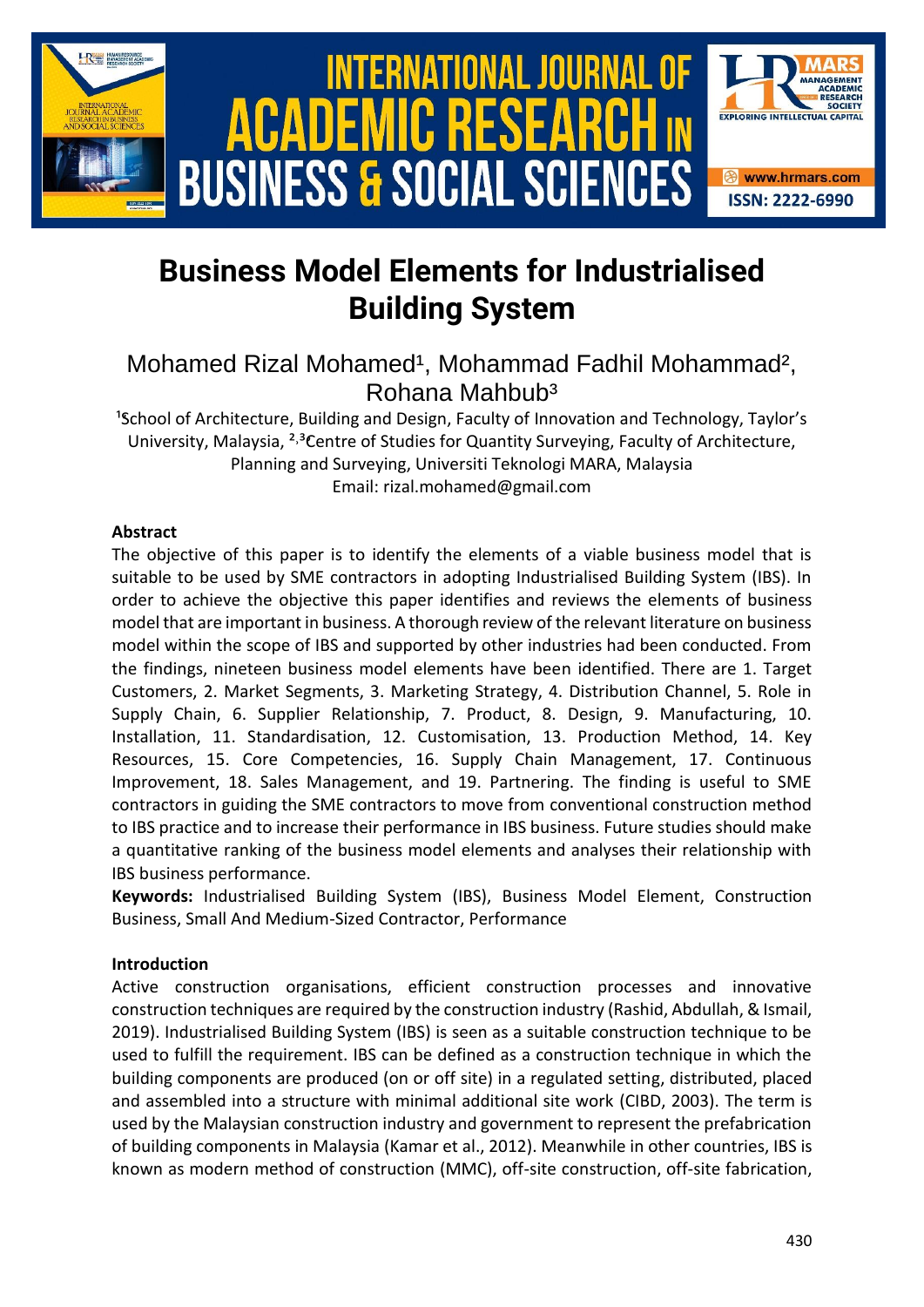**Vol. 1 1 , No. 4, 2021, E-ISSN: 2222-6990 © 2021 HRMARS**

off-site production, preassembly, off-site manufacturing, prefabrication, non-traditional building, industrialized building and system building (Brege et al., 2014; Goodier & Gibb, 2007; Pan, 2006; Thuesen & Hvam, 2013). IBS can be classified into six main categories which are; pre-cast concrete system, steel framing system, timber framing system, block work system, formwork system, and innovative system (CIDB, 2016; Din et al., 2012). There are many advantages of using IBS reported by researchers worldwide (Alinaitwe et al., 2006; Bhattacharjee et al., 2016; Blismas et al., 2006; Gibb & Isack, 2003; Goodier & Gibb, 2007; Hanafi et al., 2015; Haron et al., 2009; Hung et al., 2015; Jabar et al., 2013; Lou & Kamar, 2012; Majid et al., 2011; Na & Roger, 2008; Polat, 2008; Samari et al., 2012; Zhang et al., 2018). These advantages are more significant for adopters in terms of cost and time certainty, improving building efficiency and productivity, reducing workplace safety and health hazards, alleviating skilled workers' issues and reliance on manual foreign labour, and achieving the ultimate goal of reducing overall construction costs.

The government has been vigorously championing the use of this construction technique in public and private projects because of the benefits (Theong et al., 2018; Zakaria & El-Abidi, 2020). In 2008, all government projects were made compulsory to use IBS where a minimum of 70 IBS score must be achieved for projects worth RM10 million and above as indicated in the Treasury Circular SPP 07/2008 and construction players are encouraged to use IBS for private projects where contractors who have achieved 50 IBS score for residential are exempted from the Malaysian construction levy (Hamid et al. 2008). Even though the initiative of promoting the adoption of IBS in the construction industry has been long implemented the participation of contractors in IBS business is still low especially among the Small and Medium-sized (SME) contractors (CIDB, 2015; Mohamed et al., 2018). The main reason for the low participation is due to the fact that many contractors are unlikely to accept the IBS construction and prefer to continue to use the conventional method of construction. This is because they are all too familiar with the conventional method of construction and the technology serves them well in their projects and are thus not prepared to move to a mechanised system (Mohamad et al., 2009; Zakaria et al., 2017). According to Mohamad et al. (2016), contractors who have adopted IBS projects were reluctant to use IBS in their next project. Hung et al. (2015) also mentioned that occasionally, contractors using IBS have shown non-satisfactory results. Furthermore, some were more costly, lack in quality and less productive. In some cases, selected building projects were conferred and built using IBS construction but ended up with project deferrals and low quality (Kasim et al., 2019; Rashid et al., 2019).

Goulding et al. (2015) opined that the low adoption and performace of IBS may, to an extent, be linked to the lack of preparation by contractors in terms of important modifications in their business model. A study conducted by Zairul (2020) found that in the Malaysian context, there is limited research on proposing ground-breaking business models for IBS. In order to survive and sustain their business in the construction industry SME contractors is suggested to become IBS contractors and adopt IBS in their construction business (CIDB, 2015; Mohamed et al., 2019; Theong et al., 2018). With the move to industrialize the construction sector, SME contractors will have to establish more innovative business models and plans for turnover growth (Goh & Loosemore, 2017). SME contractors will require a specific business model to guide them in adopting the IBS construction (Mohamed et al. 2018). This is due to IBS being considered a specialised trade (CIDB, 2015) and its construction approach is different from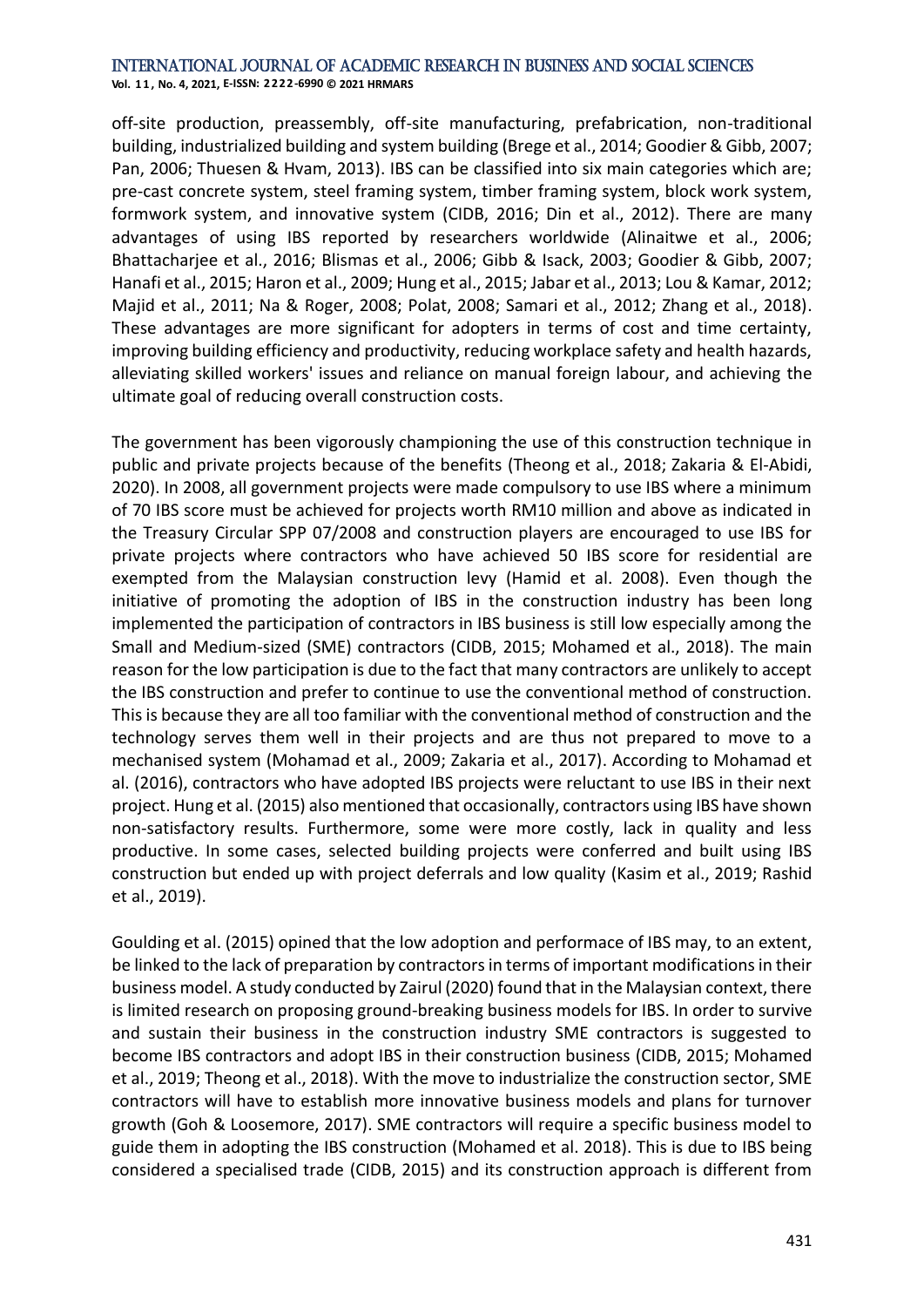**Vol. 1 1 , No. 4, 2021, E-ISSN: 2222-6990 © 2021 HRMARS**

conventional construction method (Nawi et al., 2014). According to Mohamed et al. (2018), some SME contractors have little knowledge and experience in this modern method of construction. They are newly admitted contractors who wish to start a business in IBS. Due to this problem there is a need to thoroughly examine the role of business model in SME contractors business. SME contractors will require a specific business model to guide them in the IBS business. Thus, the objective of this paper is to identify the element of a viable business model that is suitable to be used by SME contractors in adopting IBS in their construction business. The business model elements can be used to guide the SME contractors to move from conventional construction method to IBS practice and to increase their performance in IBS business.

#### **Methodology**

This paper identifies and reviews the elements of a business model that are important in IBS business. The methodology adopted is primarily based on a thorough review of the relevant literature on business model within the scope of Industrialised Building System (IBS) and supported by other industries. All data and information were obtained directly from the databases, books, research papers and other written materials such as national and international journals, proceedings, and newsletters.

# **The Business Model Elements**

Many definitions of the business model are available in the literature but one well-known definition is by Magretta (2002). She defined business model as "stories that explain how enterprises work". This definition is relatively short and to some degree, pragmatic. Other definitions concentrate more on strategy and organizational theory, or centre around designing transactions and/or activity systems (Zott, 2007; Zott & Amit, 2010). Meanwhile, according to Osterwalder et al. (2005), a business model is a conceptual tool that comprises of a set of elements and the relationships involved, and permits conveying the business logic of a particular firm. Therefore, one must decide which concepts and relationships give a comprehensive description and illustration of the value delivered to customers, the methods to be used and the respective financial consequences.

Based on the definition above, it can be said that business models contain a set of elements and their relationships which can express the business logic of a firm (Mokhlesian & Holmén, 2012; Osterwalder et al., 2005). The concept of business model is cast as an analytical tool which provides a universal perspective on the way a company does business and the activities and resources mobilized (Kindström, 2005; Zott et al., 2011). The position of the business model in the company determines the blueprint of how a company carries out its business. The business model acts as a building plan that lets designing and working on the business structure and systems which includes the company's functioning and physical forms (Osterwalder et al., 2005). Pekuri et al. (2013) stated that business models are viewed as important in ensuring the success of a business because they explain how value is created by companies for their customers, therefore generating profit from their operations. A good business model will have the ability to isolate a company from its competitors by forming a competitive advantage.

According to Osterwalder et al., (2005), and Chesbrough and Rosenbloom (2002) the specific components of a business model element, which should be considered in designing a business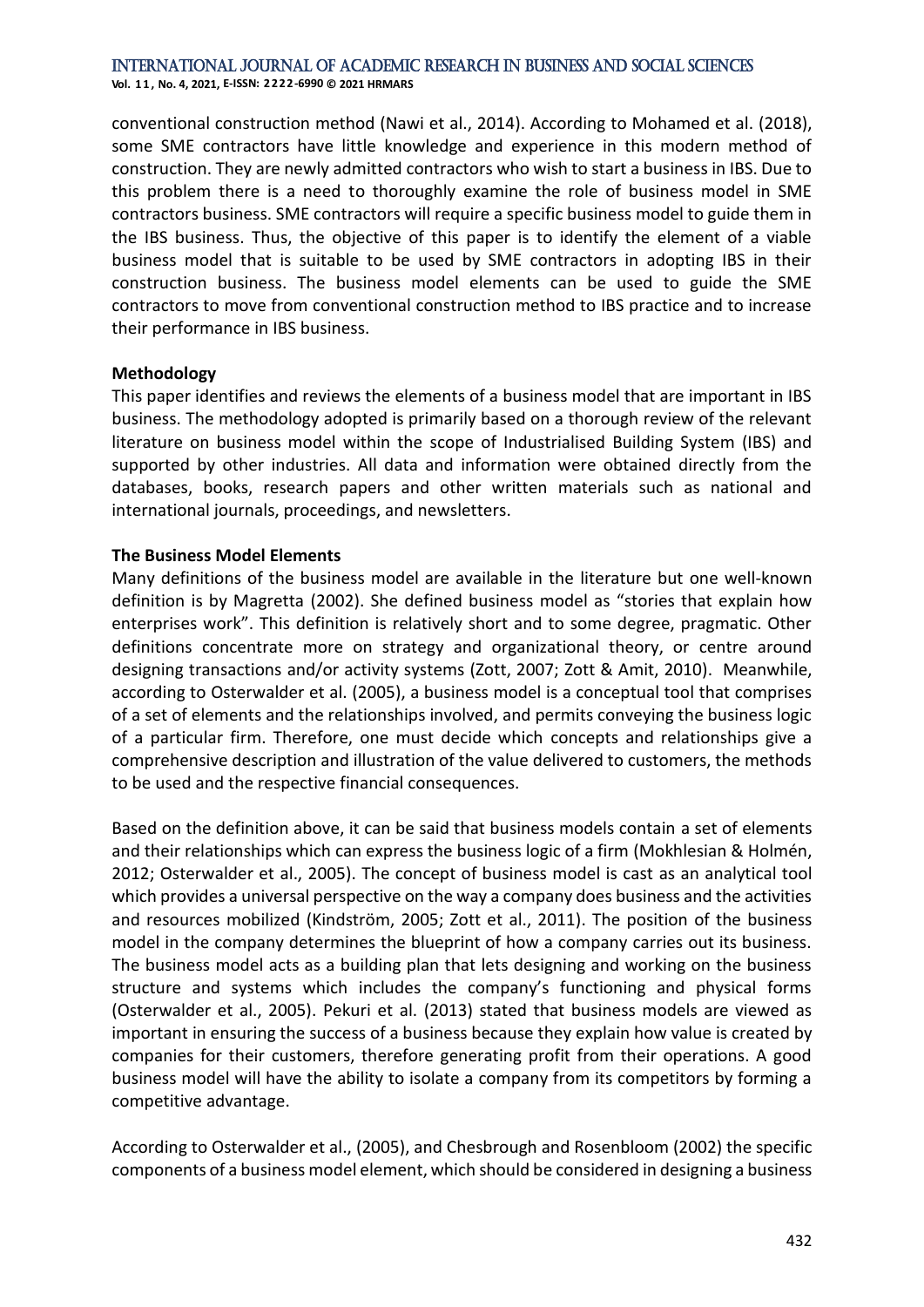**Vol. 1 1 , No. 4, 2021, E-ISSN: 2222-6990 © 2021 HRMARS**

model, vary between studies. In generating the business model elements for this study, sixteen studies on business models were reviewed as can be seen in Table 1. This study uses the IBS business model developed by Brege et al. (2014) as a base line concept with synthetisation of the other business models. Selecting and adapting each element of the business model involves the three criteria below: (1) the frequency of incidence among the studied business models; (2) the appropriateness of the category to be applied within the context of the contractor's firm; and (3) the appropriateness of the category to be applied particularly with the context of IBS. The components of a business model used for this study are described below.

# 1. Target customer

Target customer is very important in business because it defines the different groups or segments of customers to be offered value (Brege et al., 2014; Lessing & Brege, 2015; Mokhlesian & Holmén, 2012; Osterwalder et al., 2005). Customer segments can be categorized into public, private corporate and individuals (Blackmore, 1990). The customers in the construction industry is called clients. They are among the most important stakeholders in the construction supply chain and are most likely from a firm or group that sets up a construction project (Boyd & Chinyio, 2008). Clients are normally the ones who trigger the design and production of construction facilities (Qi et al., 2010). Targeting customers in the business of construction is not clear-cut (Ofori, 2000). The contractor will need to design the system that meets the customers' requirements (Barlow & Ozaki, 2003). Moreover, targeting customers is very important for companies that want to venture in IBS because payments made to the IBS contractor cannot be the same amount as what is paid for conventional projects, since the starting cost is not the same. It is therefore vital for IBS contractors to be paid the initial payment from the client in order for their business to sustain (Dzulkalnine et al., 2016; Hadi et al., 2017).

# 2. Market segments

The identification of market segment is important in business (Brege et al., 2014; Chesbrough, 2007; Kindström, 2010; Lessing & Brege, 2015; Lou & Kamar, 2012; Nenonen & Storbacka, 2010). There is a need for contractors to identify a suitable market segment in the IBS market. The market segment in IBS business in the Malaysian construction industry can be divided into public (Mohamad et al., 2016) and private sectors (Nawi et al., 2015). The identification of market segmentation will also lead to market demand. According to Lou and Kamar (2012), the market demand for IBS is essential because adoption is determined by clients' willingness to invest in a premium product offered by the contractor. The demand should also relate to demands of macroeconomic. The industry player will need to enter and concentrate on a certain market sectors such as high end, high quality or affordable, low cost, or only on public buildings in which the contracts and designs are monotonous (Lou & Kamar, 2012). Thus, understanding the needs and priorities of the market and customer must be incorporated in the design of IBS concepts and its production systems (Lessing & Brege, 2018).

# 3. Marketing Strategy

Strategy is important in business positioning (Brege et al., 2014; Chesbrough, 2007; Kindström, 2010; Zairul, 2017). Lou and Kamar opined (2012) that in adopting IBS require strategy in business, and this is essential in measuring the activities of the project. Contractors require strategy for a better approach in their projects and for business sustainability (Hamid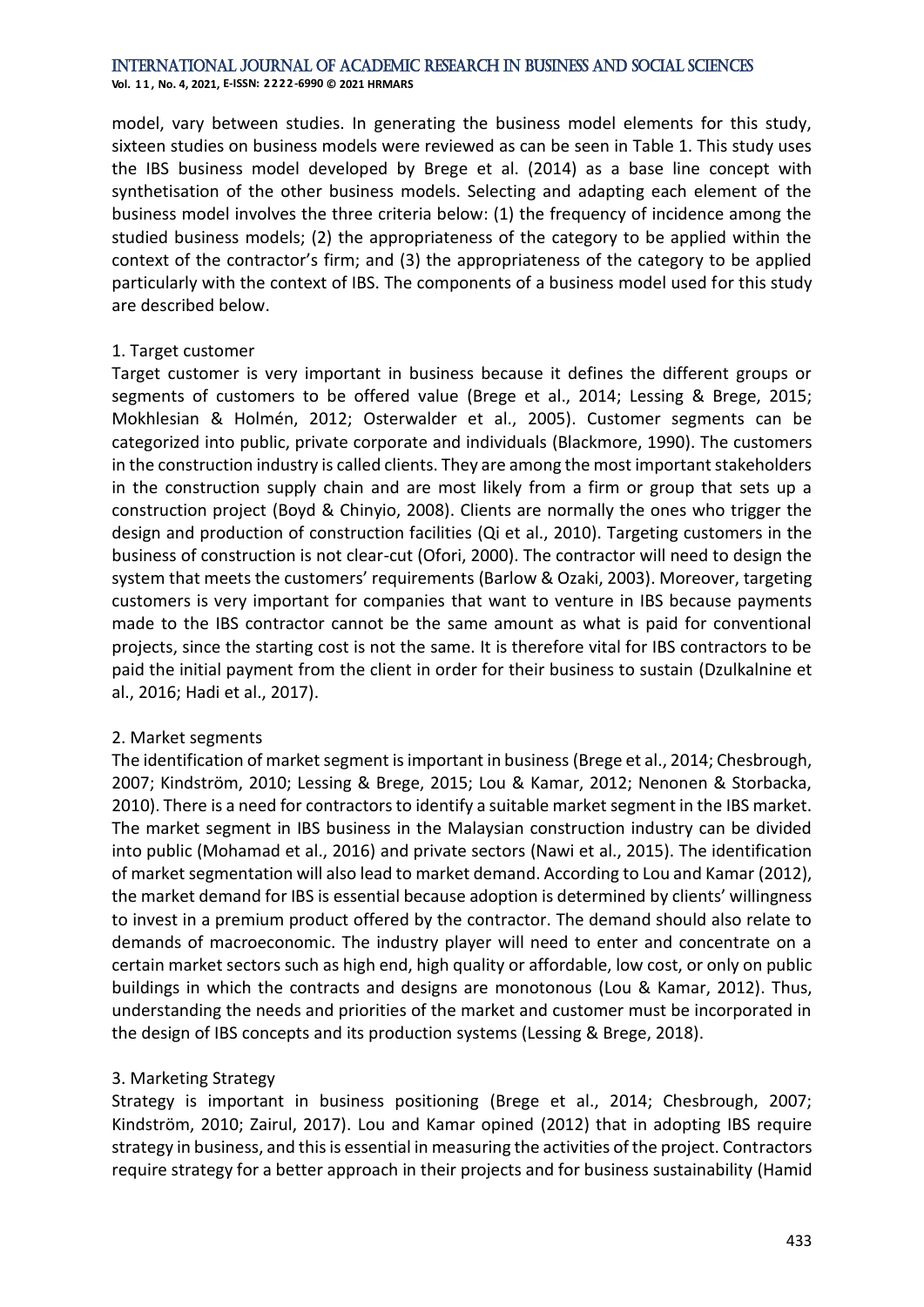**Vol. 1 1 , No. 4, 2021, E-ISSN: 2222-6990 © 2021 HRMARS**

et al., 2011). Brege et al. (2014) stated that practical business models have to build resilient marketing push mechanisms to 'create' a market for IBS. When a proper market segment is identified, marketing segmentation should lead to the design of distinctive marketing strategies for each segment in relation to the four Ps, namely the product, price, place, and promotion (Brege et al., 2014; Lessing & Brege, 2015; Lou & Kamar, 2012). The contractor will need to promote a huge variety of products and services to customers with third-party accreditation on products and systems (Kamar et al., 2012). This is to convince the customers that the product and services offered by them are of good quality. According to Kotler (1997), in marketing, prosperous companies often succeed in creating a mixture of push and pull effects. Push effects are built through effective sales and distribution, and a high level of availability when the customer is willing to buy. Pull effects originate from customers' demand for a company's offering, which could be the effect of high level of brand awareness and loyalty (Brege et al., 2014).

# 4. Distribution channel

Distribution channel is very important in business because it clarifies the different means of the company to connect with its customers (Johnson et al., 2008; Osterwalder et al., 2005; Pekuri et al., 2013). Mokhlesian and Holmén (2012) stated that the distribution channel in construction refers to how a construction company approaches their client in order to promote or sell their products and services. This can be in the form of direct approach or through tendering process and contracts. Drakulevski and Nakov (2014) mentioned that it is the process of achieving a full alignment with the identified needs and includes a proper way of handling the customers, through the distributive channels. They also mentioned the distribution channel integrates all communicational approaches in order to create a sense of satisfaction for specific customers (Drakulevski & Nakov, 2014). While Mokhlesian & Holmén (2012) suggested that this element plainly illustrates that on one hand the business model element is associated with the expertise of the construction company in meeting its customers' needs while on the other hand the target customers that a construction company identifies would detail the manner that the company has to deal with its customers.

# 5. Role in supply chain

The roles of a company in the construction process is also important in order to ascertain the extent of control that the company has in the IBS construction supply chain (Brege et al., 2014; Lessing & Brege, 2015). According to Brege et al. (2014), the prefabrication strategy of a company must be accompanied by a strategy for the role that the company aims in the process of construction. For example, if the company aims for the volume of elements, the company will need to have a high level of control in the design phase and total onsite control, making the role of the contractor the most suitable. Furthermore, the company can accept different market roles in the building process; being a contractor, product supplier, developer or a blend of these roles, depending on the company's business strategy (Brege et al., 2014; Lessing & Brege, 2015). A study conducted by Kamar and Hamid (2011) found that the companies involved in IBS hold the roles as producer, designer, and installer of an IBS proprietary system across the supply chain. The reason is to position themselves in the IBS market and to be the sole solution provider for clients that want to use IBS in their construction project.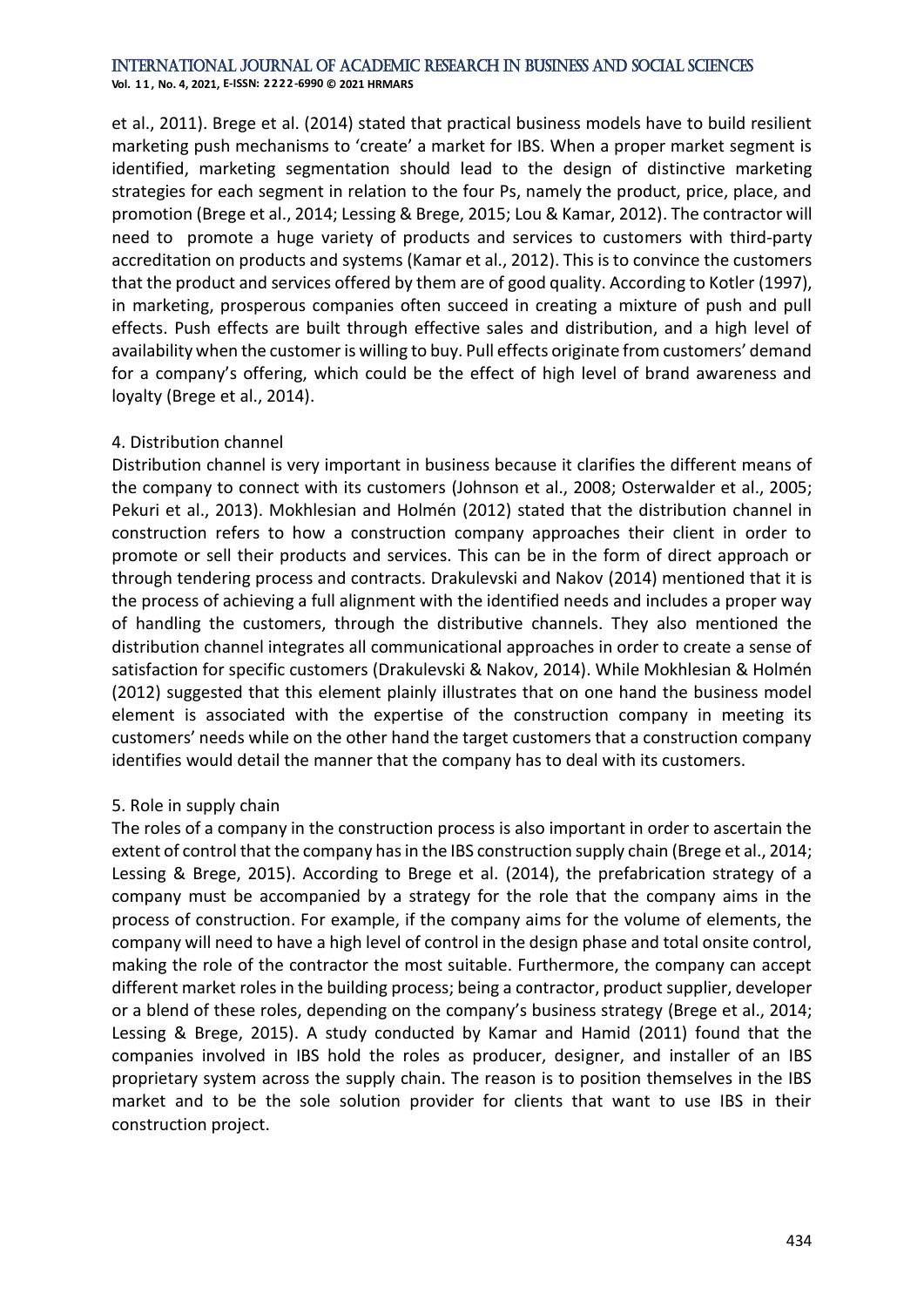**Vol. 1 1 , No. 4, 2021, E-ISSN: 2222-6990 © 2021 HRMARS**

#### 6. Supplier relationship

Lou and Kamar (2012) pointed out that the teamwork between suppliers and contractors is frail in most cases and this is due to the fragmentation of the construction industry. Contractors must have good relationship with suppliers to maintain a stable production system, and it must be based on long-term collaborations (Johnson et al., 2008; Lessing & Brege, 2015, Lessing & Brege, 2018; Pekuri et al., 2013). By maintaining good relationship with suppliers, contractors are able to deliver better in the competitive construction industry (Tan et al., 2012). This is accomplished by developing the procurement system and the construction supply chain (Lou & Kamar, 2012). Kamar and Hamid (2011) suggested partnering initiatives and embracing open collaborative environment. Pairing up with suppliers from the beginning stages of the project is crucial to warrant efficient and timely delivery of components and services (Goh & Loosemore, 2017; Lou & Kamar, 2012; Rashid, Abdullah, & Ismail, 2019). Embracing open collaborative environment is to improve efficiencies and competitiveness. Contractors will need to sustain good relationships and cooperate with suppliers who produce or deliver services and products (Kamar & Hamid, 2011).

# 7. Product

Product is part of value proposition which is to be offered to customers (Lessing & Brege, 2015; Mokhlesian & Holmén, 2012; Osterwalder et al., 2005). The adoption of IBS relies on the inclination of the clients to spend and to get a premium product offered by IBS (Lou & Kamar, 2012). IBS products can come in the form of modules, elements, or component systems (Brege et al., 2014). Usually, IBS companies offer particular varieties of products, normally based on a structure that allows solutions to be repeated (Lessing & Brege, 2015). The products can be steel framing system, pre-cast concrete system, timber framing system, formwork system, innovative system or block work system. The most popular IBS in Malaysia is the precast concrete elements (Azman et al., 2011). The product offered by this system are precast concrete columns, slabs, beams, 3-D components (e.g. balconies, staircases, toilets, lift chambers, refuse chambers), walls, lightweight precast concrete, and permanent concrete formworks (Din et al., 2012). In adopting IBS, the contractor will need to offer higher quality of products to clients (Tan et al., 2012) with third-party accreditation on products and systems (Hamid et al., 2011).

# 8. Design

In order to adopt IBS, contractors should convert their business process in the direction of incorporating design and manufacturing in their chain of supply (CIDB, 2014; Kamar et al., 2012; Pekuri et al., 2013). The companies need to put themselves in the position as a complete solution provider for IBS, offering clients a wide array of services from design, manufacturing and installation (Hamid et al., 2011; Nawi et al., 2015). The capability to manage the supply chain and administer the process of integration is a key feature towards the success of the IBS business (Hamid et al., 2011). Hung et al. (2015) stated that most project designs in Malaysia employ the conventional method. For IBS to be adopted into projects, the projects have to be transformed into IBS first because conventional designs do not take into account the modularity and manufactural ability of IBS components. IBS design process is a critical feature of successful IBS adoption (Lessing & Brege, 2015; Mohamad et al., 2009; Zairul, 2017) because it depends on the large volume and repetitive design that would really compensate the prior investment of set up prefabrication facilities (Hamid et al., 2011). The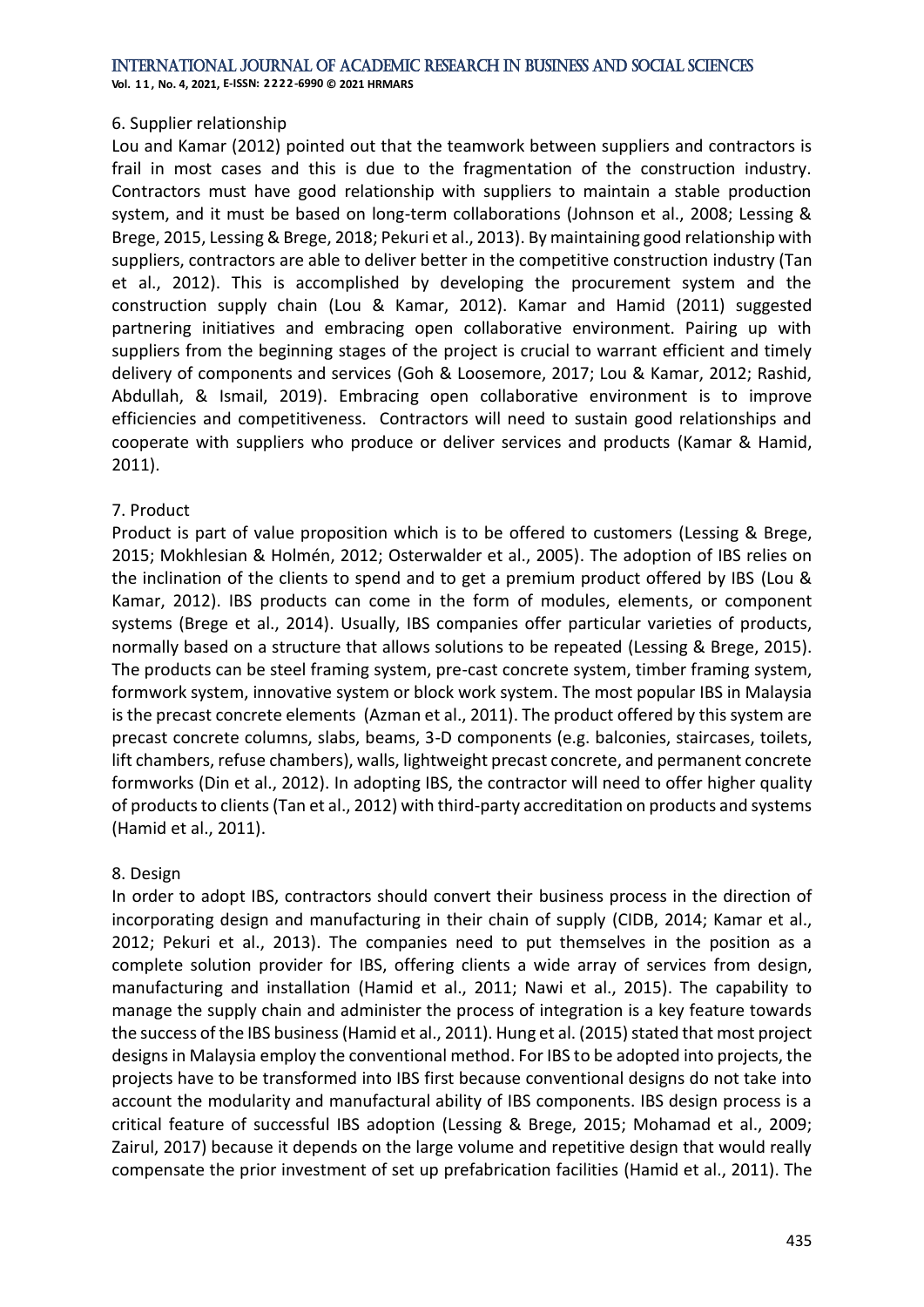**Vol. 1 1 , No. 4, 2021, E-ISSN: 2222-6990 © 2021 HRMARS**

contractors involved in IBS must possess design capabilities to undertake IBS projects. This can be either in-house or outsourced (Kamar et al., 2012). They will also need to provide a design with good quality, construction time which is faster and also cost saving to attract clients (Jabar et al., 2013).

# 9. Manufacturing

As pointed out by Kamar et al. (2012), the companies that are involved in IBS may not necessarily have in-house capabilities to manufacture building components as they can also outsource the systems and implementations (CIDB, 2014; Morris et al., 2005; Pekuri et al., 2013). Contractors who operate without the manufacturing capability are expected to purchase building components from IBS manufacturers but this will cost them a huge amount of the contract sum (Kamar et al., 2012). By having the capability to manufacture, contractors can be in control of the process and the profit or loss can be anticipated and accustomed accordingly across IBS projects selected by the company (Kamar & Hamid, 2011). The requirements of physical capital linked to IBS will differ depending on the choices a contractor makes regarding developing their own components (individually or with existing partnering manufacturers) or merely purchasing components which are ready-made from reputable manufacturers (Goh & Loosemore, 2017).

# 10. Installation

Besides design and manufacturing services, contractors involved in IBS are also offering the installation service of the IBS components to clients (Kamar et al., 2012). The installation of building components will continue at the construction site after the manufacturing work have been completed in the manufacturing facility. The installation work may be done in-house or by outsourcing it to specialised installers (Goh & Loosemore, 2017; Kamar et al., 2012). The installation process is part of the service that the contractors offer in order for them to become a one stop centre to clients (CIDB, 2014; Kamar et al., 2012; Pekuri et al., 2013).

# 11. Standardisation

According to Pan et al., (2008) the obstructions significant to IBS adoption include high capital budgets and lack of frugalities of scale and scope. IBS companies will need to offer a standardized solution offering to customers (Brege et al., 2014; Morris et al., 2005). This include offering a standardisation of design and building components. The low standardisation of components will hinder the effective usage of IBS as the individualised components which do not fit into other projects will upsurge original costs attributable to the cost of the mould and design (Din et al., 2012). Xue et al., (2017) suggested that standardised designs will promote mass production and that economies of scale can thus reduce the cost of products. This is mainly because standardisation can improve proficiency and productivity rates of the workers and reduce the labour costs.

# 12. Customisation

Customisation is a menu-driven approach, where customers choose features and products that are personalised to specific customer needs (Barlow & Ozaki, 2003; Din et al., 2012; Lessing & Brege, 2015). Contractors should be able to offer customisation of buildings for clients as this is to produce the highest price for IBS and to offer the best interests of the clients (Lessing & Brege, 2015; Zairul, 2017). Clients nowadays, especially those in the private sector, demand more in terms of the aesthetic value of the building architecture design (Din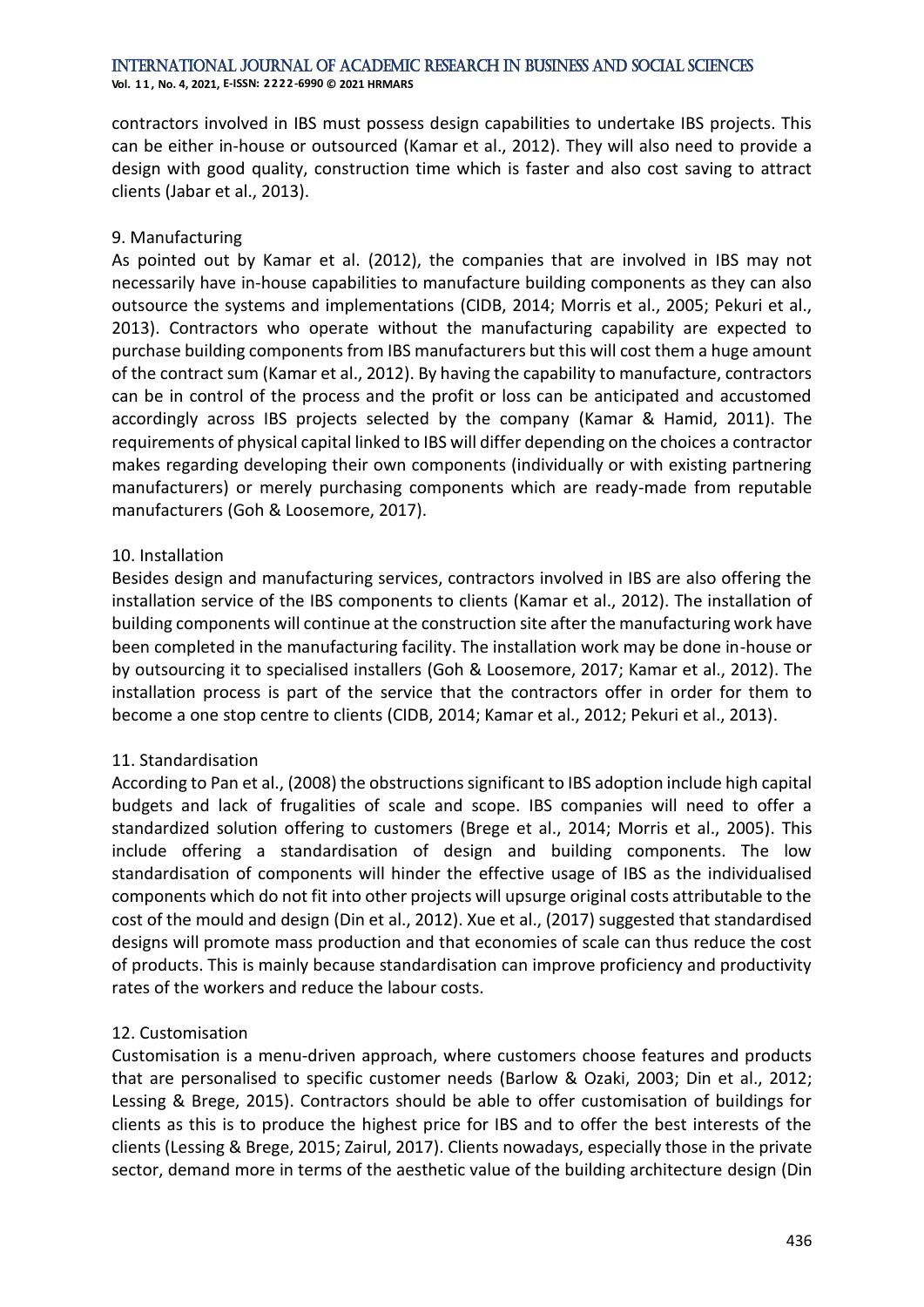**Vol. 1 1 , No. 4, 2021, E-ISSN: 2222-6990 © 2021 HRMARS**

et al., 2012). Therefore, it is necessary to construct buildings according to customer needs and wants (Schoenwitz et al., 2012). According to Morris et al. (2005), contractors nowadays should be able to offer both standardized to customized products to clients depending on the demand.

# 13. Production Method

The production method for the fabrication of IBS components is important for operational platform (Brege et al., 2014; Lessing & Brege, 2015, Lessing & Brege, 2018). It can be done whether offsite or onsite depending of the capability of the contractor (CIDB, 2003). As for offsite production, the fabrication of building components generally takes place at a particular facility located in a factory where numerous materials are combined to construct building components (Tatum et al., 1986). Meanwhile, the onsite production is done at the construction site which will result in cost savings in relation to transportation (Azman et al., 2012; Jabar & Ismail, 2014). This is done when the contractors do not have a proper factory to do the production work (Mohamed et al., 2019). The production of building components at a factory has a good effect on occupational safety as onsite hours and heavy lifting are minimised. Moreover, it reduces the environmental impact associated with the transportation of materials to construction sites (Bhattacharjee et al., 2016). However, it requires heavy investments to set up such facilities. Based on assumptions made by Kamar et al. (2014) and Mohamed et al. (2018), the estimated investment required to setup the small scale facilities for SMEs is around RM 1.25 million. In order for the SME contractors to move from the conventional method to IBS, they need to select a production method that is suitable for them.

# 14. Key Resources

Resources are essential in business as it is necessary for the operation of the business (Brege et al., 2014; Mokhlesian & Holmén, 2012; Osterwalder et al., 2005). According to Hamid et al. (2011), the process of moving from conventional construction methods to IBS demands a huge amount of resources where the contractors will require the necessary resources to setup the IBS business. The key resources required for the adoption of IBS are financial, physical and human resources; i.e. site, logistic, manufacturing plant, designers, engineers and technicians (Brege et al., 2014; Goh & Loosemore, 2017; Kamar et al., 2014; Zairul, 2017). Financial resources are described by Green and Brown (1997) as funds from any monetary source used to begin, run and develop the business. These funds are known as the working capital of a business (Elsas et al., 2014). Kamaruddin et al., (2013) and Musa et al., (2016) stated that in order to implement a new technology into an enterprise, financial resources are crucial. The necessary elements to setup the IBS business such as people, technology, management and process will involve cost and money. Meanwhile, Goh and Loosemore (2017) mentioned that physical resources of a business include raw materials or goods, machinery and equipment, plants and structures used to produce the products and services of an organisation. While, human resources refer to the people who make up an organization's workforce and their contribution, skills and capacities associated with them such as designers, engineers and technicians.

# 15. Core competencies

This business element is necessary for a company to implement the IBS business (Mokhlesian & Holmén, 2012; Nenonen & Storbacka, 2010; Osterwalder et al., 2005; Pekuri et al., 2013).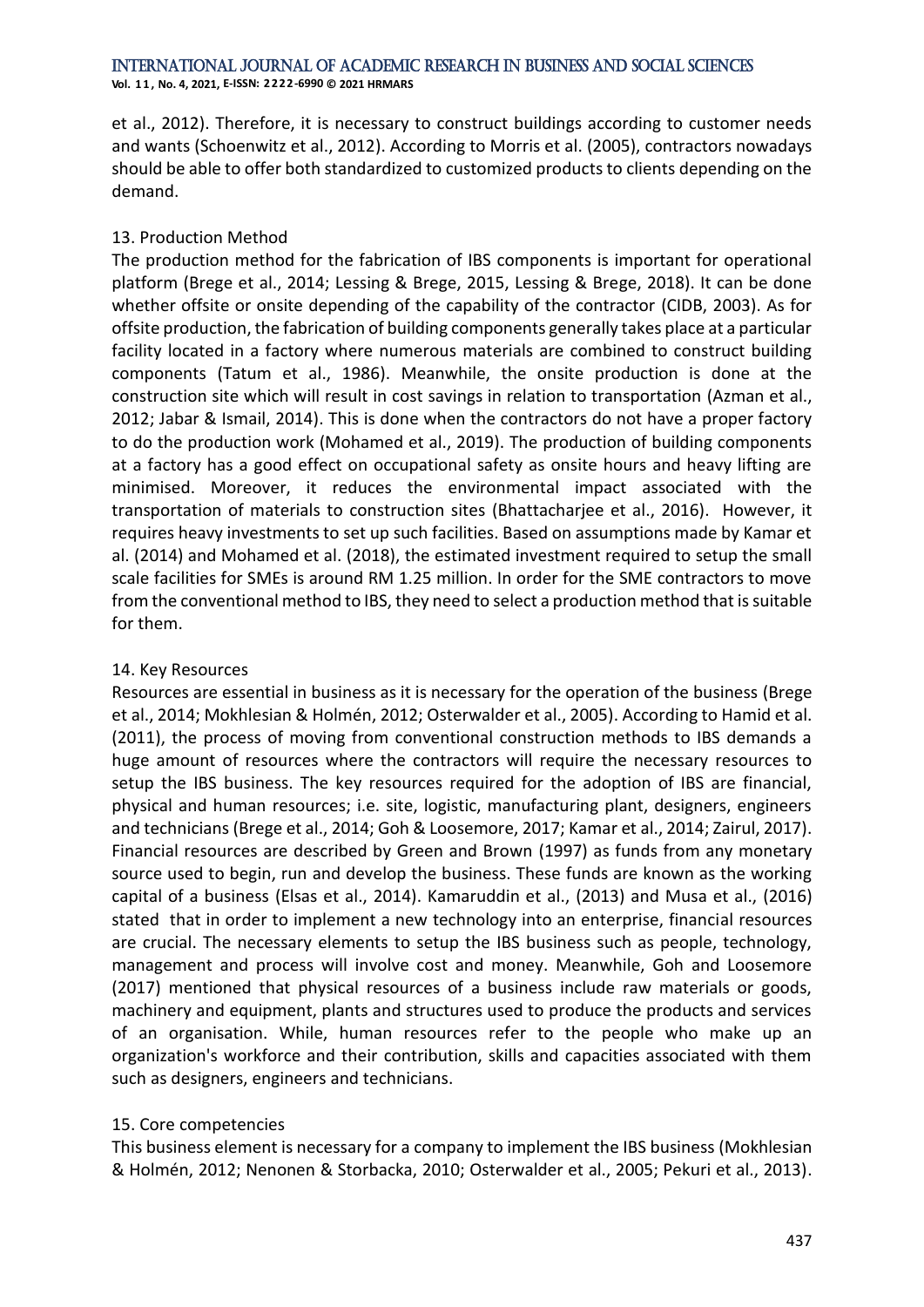**Vol. 1 1 , No. 4, 2021, E-ISSN: 2222-6990 © 2021 HRMARS**

Skills and competencies are very important in IBS adoption (Lou & Kamar, 2012). According to Kamar et al., (2010) successful implementation of IBS entails experienced workers with the technical capability in design, planning & scheduling, organizing and controlling functions, pertaining to the coordination, production and distribution of components. Kamar et al. (2014) and Brege et al. (2014) also added that organisation knowledge, effective communication and process coordination are also important for the implementation of IBS. Because of the high core competencies, most of the IBS contractors who succeeded have inhouse manufacturing systems and design capabilities to undertake the IBS projects (Kamar et al., 2012). The company can benefit from an organized production process once traditional design processes are put to practice, providing quite infinite design flexibility; and because the company has both in-house design and production competencies, important knowledge is recycled within the organization (Lessing & Brege, 2018).

# 16. Supply chain management

Supply chain management is the administration of system relationships of organisations in pursuing the development of business process and performance (Nawi et al., 2010). This business model element is important for the smooth implementation of IBS business (CIDB, 2014; Hedman & Kalling, 2003; Lessing & Brege, 2015, Lessing & Brege, 2018; Morris et al., 2005). The supply chain in IBS demands close control of materials and resource management to safeguard stability and punctual construction components deliveries at site (Fauzi et al., 2018; Kamar & Hamid, 2011). The supply chain has to be managed in a way that lets the contractors have full control of the process whilst aiming to increase efficiencies and competitiveness (Kamar & Hamid, 2011).

# 17. Continuous improvement

The IBS construction process is fundamentally diverse from the conventional projectoriented methods in the usage of building systems, prefabrication methods, and repetitive processes that facilitate continuous technological and methodological developments (Lessing et al., 2015; Lessing & Brege, 2018). Uusitalo et al. (2017) stated that IBS production is one of the major bottlenecks within the company's business processes so the continuous improvement process needs to be strengthened for the efficiency of the production. Continuous improvement is part of the management process whereby the processes of IBS delivery are continuously evaluated and amended in the light of efficiency, effectiveness and flexibility (Kamar, 2011). According to Lessing and Brege (2015), continuous improvements should be based on process experience and customer feedback. In order to serve the customers better, contractors will need to frequently improve their operation in adopting IBS.

# 18. Sales management

The sales of IBS components can be done through the company's own sales staff or sales partners (CIDB, 2014; Lessing & Brege, 2018). Brege et al. (2014) found that for the companies to be influential in IBS business, marketing and sales must be focused on public and private clients and architects, and also to big leading contractors. Companies which are efficacious are normally successful in creating a mixture of push and pull effects to clients (Kotler, 1997). Push effects are assembled through effective sales and delivery, and a high degree of availability when customers are prepared to buy. Pull effects originate from the customers' own plea for a company's offering, which could stem from a high degree of brand awareness and brand loyalty.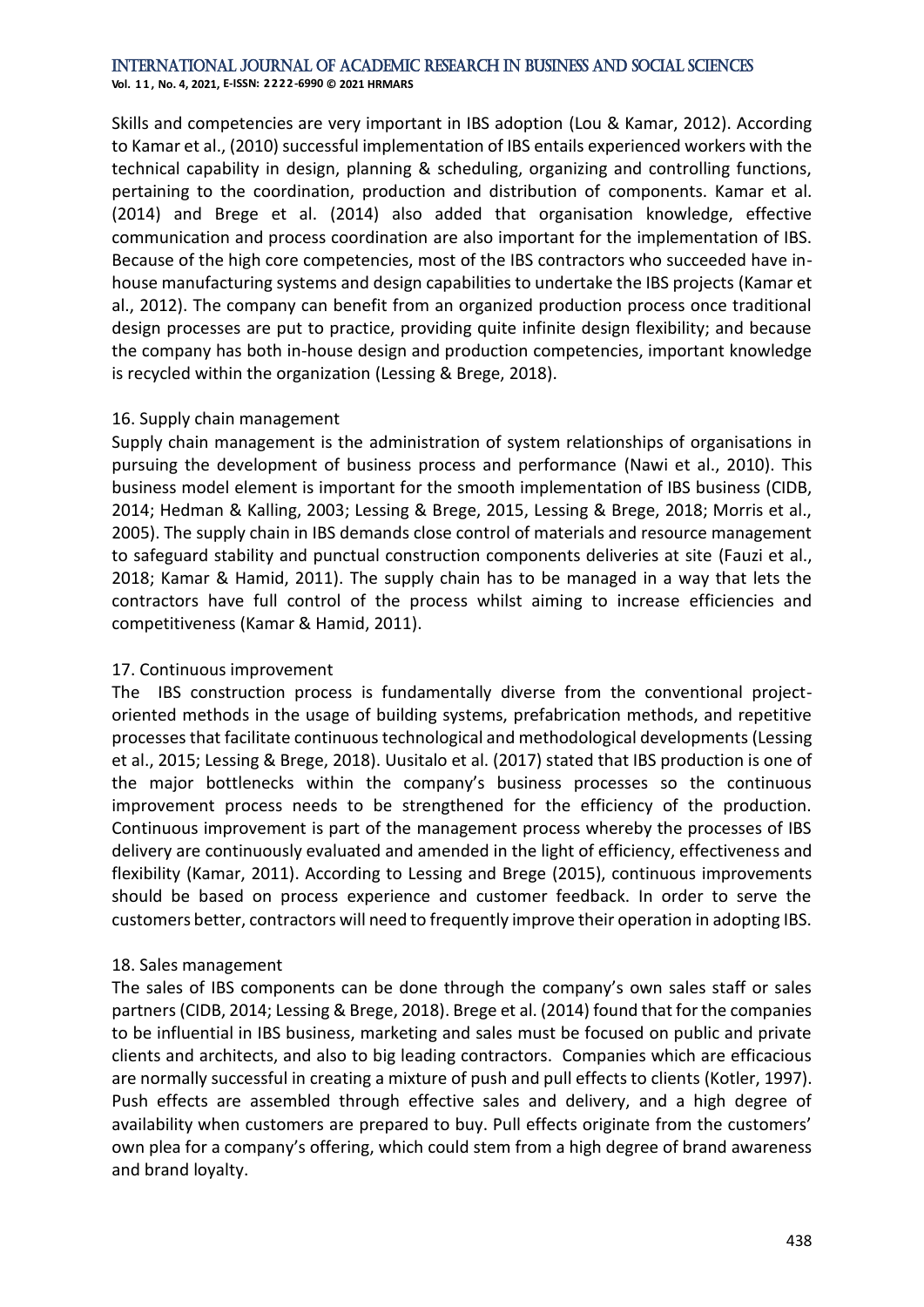#### International Journal of Academic Research in Business and Social Sciences **Vol. 1 1 , No. 4, 2021, E-ISSN: 2222-6990 © 2021 HRMARS**

# 19. Partnering

This business component depicts that the network of cooperative settlements with other companies are essential in order to efficiently offer and commercialize value (Mokhlesian & Holmén, 2012; Osterwalder et al., 2005; Pekuri et al., 2013). Mokhlesian and Holmén (2012) stated that partner network is closely linked to a company's capabilities because when the company realizes they do not have access to or can construct the right relevant capabilities for certain projects, they normally look for new partners or collaborators. Lou & Kamar (2012) suggested that IBS adopters may want to be able to work together with clients, manufacturers, and designers from the start to the completion of IBS projects. In order to speed up change and expedite the learning curve, adopters need to pair up with reputable organizations with adequate technical knowledge. They also mentioned that in order to secure contracts in public and private projects, a strategic coalition with other companies is vital.

| No | <b>Business model elements</b><br>/ Authors | Kalling<br>ಡ<br>Hedman | Morris et al. (2005) | $\frac{1}{6}$<br>$\overline{e}$<br>Osterwalder | Johnson et al. (2008) | ઌ<br>Hwang | Kindström (2010) | ઌ<br>Nenonen | ळ<br>Mokhlesian | Kamar et al. (2012) | Pekuri et al. (2013) | Brege et al. (2014) | Höök & Stehn (2014) | CIDB (2014)    | <b>Brege</b><br>ळ<br>Lessing | Zairul (2017)  | Brege<br>ಹ<br>Lessing |
|----|---------------------------------------------|------------------------|----------------------|------------------------------------------------|-----------------------|------------|------------------|--------------|-----------------|---------------------|----------------------|---------------------|---------------------|----------------|------------------------------|----------------|-----------------------|
| 1. | <b>Target Customers</b>                     |                        |                      |                                                |                       |            |                  |              |                 |                     |                      |                     |                     |                |                              |                |                       |
| 2. | Market segments                             |                        |                      |                                                |                       |            |                  |              |                 |                     |                      |                     |                     |                |                              |                |                       |
| 3. | <b>Marketing Strategy</b>                   |                        |                      |                                                |                       |            |                  |              |                 |                     |                      |                     |                     |                |                              |                |                       |
| 4. | Distribution channel                        |                        |                      |                                                |                       |            |                  |              |                 |                     |                      |                     |                     |                |                              |                |                       |
| 5. | Role in supply chain                        |                        |                      |                                                |                       |            |                  |              |                 |                     |                      |                     |                     |                |                              |                |                       |
| 6. | Supplier relationship                       |                        |                      |                                                |                       |            |                  |              |                 |                     |                      |                     |                     |                |                              |                |                       |
| 7. | Product                                     |                        |                      |                                                |                       |            |                  |              |                 |                     |                      |                     |                     |                |                              |                |                       |
| 8. | Design                                      |                        |                      |                                                |                       |            |                  |              |                 |                     |                      |                     |                     |                |                              |                |                       |
| 9. | Manufacturing                               |                        |                      |                                                |                       |            |                  |              |                 |                     |                      |                     |                     |                |                              |                |                       |
| 10 | Installation                                |                        |                      |                                                |                       |            |                  |              |                 |                     | $\overline{1}$       |                     |                     | Τ              |                              |                |                       |
| 11 | Standardisation                             |                        | $\prime$             |                                                |                       |            |                  |              |                 |                     |                      | /                   |                     |                |                              |                |                       |
| 12 | Customisation                               |                        | $\sqrt{2}$           |                                                |                       |            |                  |              |                 |                     |                      |                     |                     |                | $\overline{1}$               | $\overline{1}$ | /                     |
| 13 | Production method                           |                        | $\sqrt{2}$           |                                                |                       |            |                  |              |                 |                     |                      | 7                   |                     | $\overline{1}$ | $\sqrt{2}$                   | $\overline{1}$ | /                     |
| 14 | Key resources                               | $\prime$               |                      | $\sqrt{2}$                                     | $\prime$              | $\prime$   | $\sqrt{2}$       | $\prime$     | $\prime$        |                     | $\prime$             | 7                   |                     |                |                              | $\prime$       |                       |
| 15 | Core competencies                           |                        |                      | 7                                              |                       | $\prime$   |                  | 7            | $\prime$        |                     | $\prime$             | Ι                   |                     |                |                              |                |                       |
| 16 | Supply<br>chain<br>management               | $\prime$               | 7                    |                                                |                       |            |                  |              |                 |                     |                      |                     |                     | /              | $\prime$                     |                |                       |
| 17 | Continuous<br>improvement                   |                        |                      |                                                |                       |            |                  |              |                 |                     |                      |                     |                     |                | $\prime$                     | $\prime$       |                       |
| 18 | Sales Management                            |                        |                      |                                                |                       |            |                  |              |                 |                     |                      |                     |                     | Ι              | $\prime$                     | 7              |                       |
| 19 | Partnering                                  |                        |                      | $\prime$                                       |                       |            |                  |              | $\prime$        |                     | $\prime$             |                     |                     |                |                              | 7              |                       |

# Table 1: Business model elements from previous studies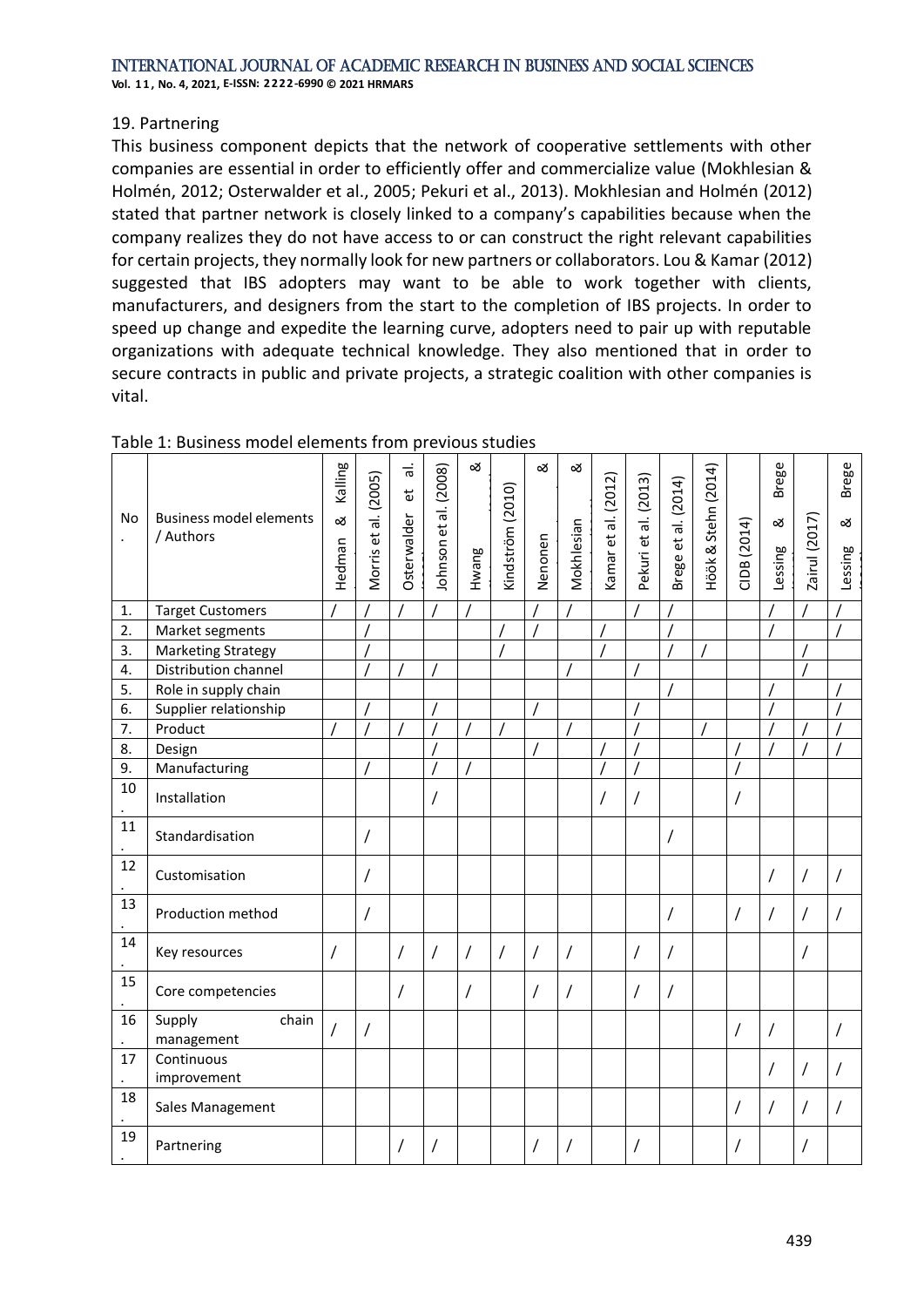International Journal of Academic Research in Business and Social Sciences **Vol. 1 1 , No. 4, 2021, E-ISSN: 2222-6990 © 2021 HRMARS**

#### **Conclusion**

SME contractors will need to establish more innovative business models and plans for turnover growth. From the study conducted nineteen of the business model elements have been identified. They are 1. Target Customers, 2. Market Segments, 3. Marketing Strategy, 4. Distribution Channel, 5. Role in Supply Chain, 6. Supplier Relationship, 7. Product, 8. Design, 9. Manufacturing, 10. Installation, 11. Standardisation, 12. Customisation, 13. Production Method, 14. Key Resources, 15. Core Competencies, 16. Supply Chain Management, 17. Continuous Improvement, 18. Sales Management, and 19. Partnering. These business model elements are essential towards guiding the SME contractors to move from conventional construction method to IBS practice and to increase their performance in IBS business.

#### **Corresponding Author**

#### Mohamed Rizal Mohamed

School of Architecture, Building and Design, Faculty of Innovation and Technology, Taylor's University, No. 1 Jalan Taylor's 47500 Subang Jaya Selangor, Malaysia Email: MohamedRizal.Mohamed@taylors.edu.my.

#### **References**

- Alinaitwe, H. M., Mwakali, J., & Hansson, B. (2006). Assessing the degree of industrialisation in construction – a case of Uganda. *Journal of Civil Engineering and Management*, *12*(3), 221–229. https://doi.org/10.1080/13923730.2006.9636396
- Azman, M. N. ., Majid, T. A., Ahamad, M. S. S., & Hanafi, M. H. (2011). A study on the trend of the use of IBS components and the setting UP of IBS manufacturing factories in the malaysian construction industry. *Malaysian Construction Research Journal*, *9*(2), 18–30.
- Azman, M. N. A., Ahamad, M. S. S., & Wan Husin, W. M. A. (2012). Comparative study on prefabrication construction process. *Surveying Research Journal*, *2*(1), 45–58. https://doi.org/10.1016/j.marenvres.2015.10.010
- Barlow, J., & Ozaki, R. (2003). Achieving "customer focus" in private housebuilding: Current practice and lessons from other industries. *Housing Studies*, *18*(1), 87–101. https://doi.org/10.1080/0267303032000076858
- Bhattacharjee, S., Pishdad-Bozorgi, P., & Ganapathy, R. (2016). Adoption of Pre-Fabrication in Construction to Achieve Sustainability Goals: An Empirical Study. *Construction Research Congress 2016*, 1050–1060. https://doi.org/doi:10.1061/9780784479827.106
- Blackmore, C. (1990). *The Client's Tale: The Role of the Client in Building Buildings*. RIBA Publications.
- Blismas, N., Pasquire, C., & Gibb, A. (2006). Benefit evaluation for off‐site production in construction. *Construction Management and Economics*, *24*(2), 121–130. https://doi.org/10.1080/01446190500184444
- Boyd, D., & Chinyio, E. (2008). *Understanding the construction client*. John Wiley & Sons.
- Brege, S., Stehn, L., & Nord, T. (2014). Business models in industrialized building of multistorey houses. *Construction Management and Economics*, *32*(Nos. 1-2), 208–226. https://doi.org/10.1080/01446193.2013.840734
- Chesbrough, H. (2007). Business model innovation: It's not just about technology anymore. *Strategy and Leadership*, *35*(6), 12–17. https://doi.org/10.1108/10878570710833714
- Chesbrough, H., & Rosenbloom, R. S. (2002). The role of the business model in capturing value from innovation: evidence from Xerox Corporation's technology spin-off companies. *Industrial and Corporate Change*, *11*(3), 529–555.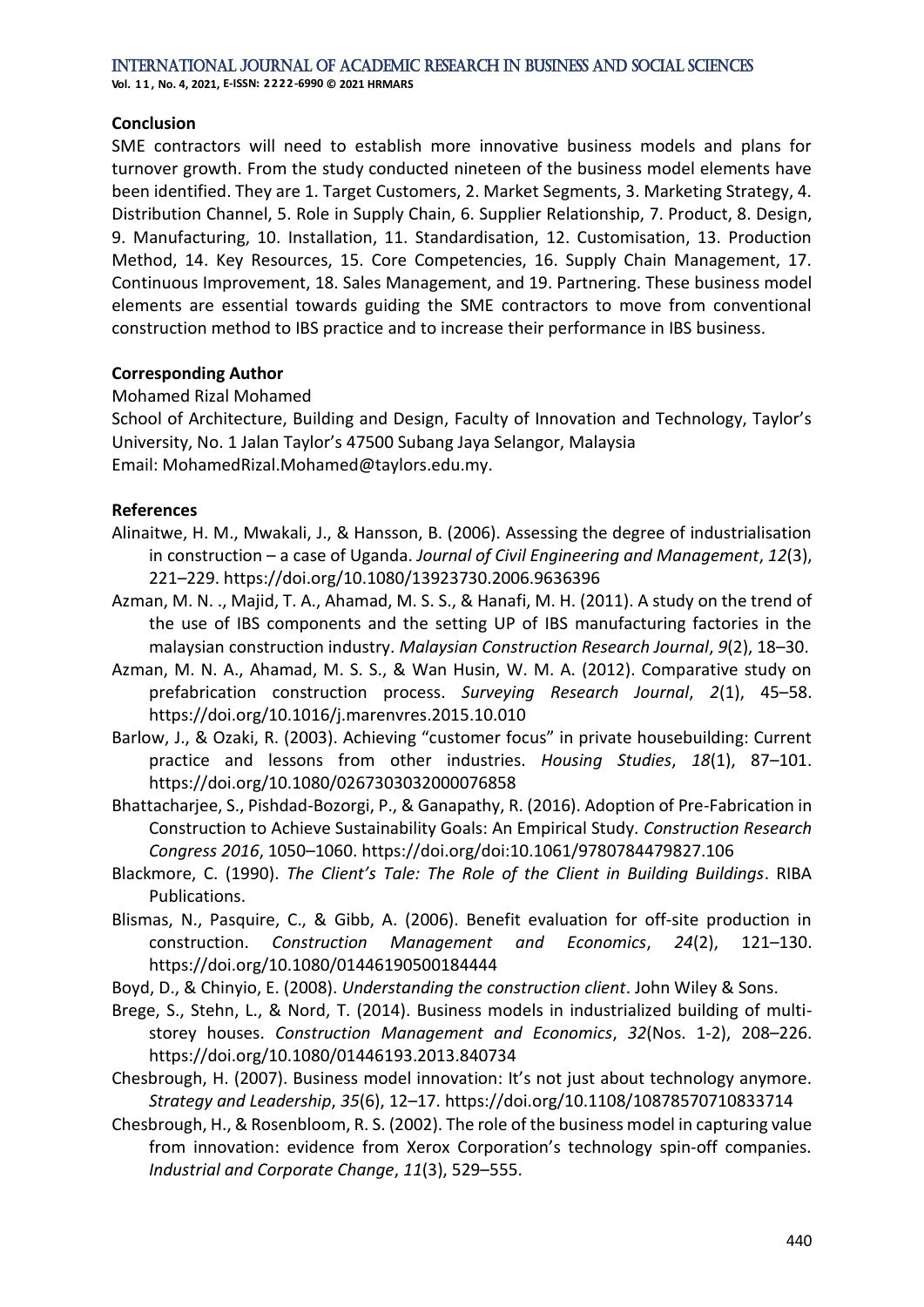**Vol. 1 1 , No. 4, 2021, E-ISSN: 2222-6990 © 2021 HRMARS**

http://dx.doi.org/10.1093/icc/11.3.529

- CIBD. (2003). *IBS roadmap 2003–2010*.
- CIDB. (2003). *Industrialised Building Systems (IBS) Roadmap 2003-2010*. Construction Industry Development Board (CIDB).
- CIDB. (2014). *An Introduction of Industrialised Building System: Manual For Developer*. CIDB Malaysia.
- CIDB. (2015). *Construction Industry Transformation Programme 2016 - 2020*. Construction Industry Development Board (CIDB).
- CIDB. (2016). *Industrialised Building Systems in Malaysia 2008 - 2013 Pojects*. Construction Industry Development Board (CIDB), Malaysia.
- Din, M. I., Bahri, N., Dzulkifly, M. A., Norman, M. R., Kamar, K. A. M., & Hamid, Z. A. (2012). The adoption of Industrialised Building System (IBS) construction in Malaysia: The history, policies, experiences and lesson learned. *Proceedings of the 2012 29th International Symposium of Automation and Robotics in Construction (ISARC), Eindhoven, The Netherlands*, 26–29.
- Drakulevski, L., & Nakov, L. (2014). Managing Business Model As Function of Organizational Dynamism. *Management - Journal for Theory and Practice of Management*, *19*(72), 37– 44. https://doi.org/10.7595/management.fon.2014.0025
- Dzulkalnine, N., Azman, M. N. A., Bing, K. W., Habidin, N. F., & Ayub, A. R. (2016). Issues of payment procurement process for industrialised building system (IBS) project. *Jurnal Teknologi*, *78*(5–10), 11–15. https://doi.org/10.11113/jt.v78.8826
- Elsas, R., Flannery, M. J., & Garfinkel, J. A. (2014). Financing Major Investments: Information about Capital Structure Decisions\*. *Review of Finance*, *18*(4), 1341–1386. https://doi.org/10.1093/rof/rft036
- Fauzi, M. A., Hasim, S., & Mustafa, M. A. (2018). Supply Chain Management (SCM) on Industrialised Building System (IBS) in Construction Industry: Supplier Perspective. In N. A. Yacob, N. A. Mohd Noor, N. Y. Mohd Yunus, R. Lob Yussof, & S. A. K. Y. Zakaria (Eds.), *Regional Conference on Science, Technology and Social Sciences (RCSTSS 2016)* (pp. 445– 454). Springer Singapore.
- Gibb, A., & Isack, F. (2003). Re-engineering through pre-assembly: client expectations and drivers. *Building Research & Information*, *31*(2), 146–160. https://doi.org/10.1080/09613210302000
- Goh, E., & Loosemore, M. (2017). The impacts of industrialization on construction subcontractors: a resource based view. *Construction Management and Economics*, *35*(5), 288–304. https://doi.org/10.1080/01446193.2016.1253856
- Goodier, C., & Gibb, A. (2007). Future opportunities for offsite in the UK. *Construction Management and Economics*, *25*(6), 585–595. https://doi.org/10.1080/01446190601071821
- Goulding, J. S., Pour Rahimian, F., Arif, M., & Sharp, M. D. (2015). New offsite production and business models in construction: priorities for the future research agenda. *Architectural Engineering and Design Management*, *11*(3), 168–184. https://doi.org/10.1080/17452007.2014.891501
- Greene, P. G., & Brown, T. E. (1997). Resource needs and the dynamic capitalism typology. *Journal of Business Venturing*, *3*(12), 161–173.
- Hadi, N. A., Muhammad, W. M. N. W., & Othman, M. K. F. (2017). Critical factors of implementing Industrialised Building System in Sarawak : A research on SMEs. *7th International Conference on Environment and Industrial Innovation*.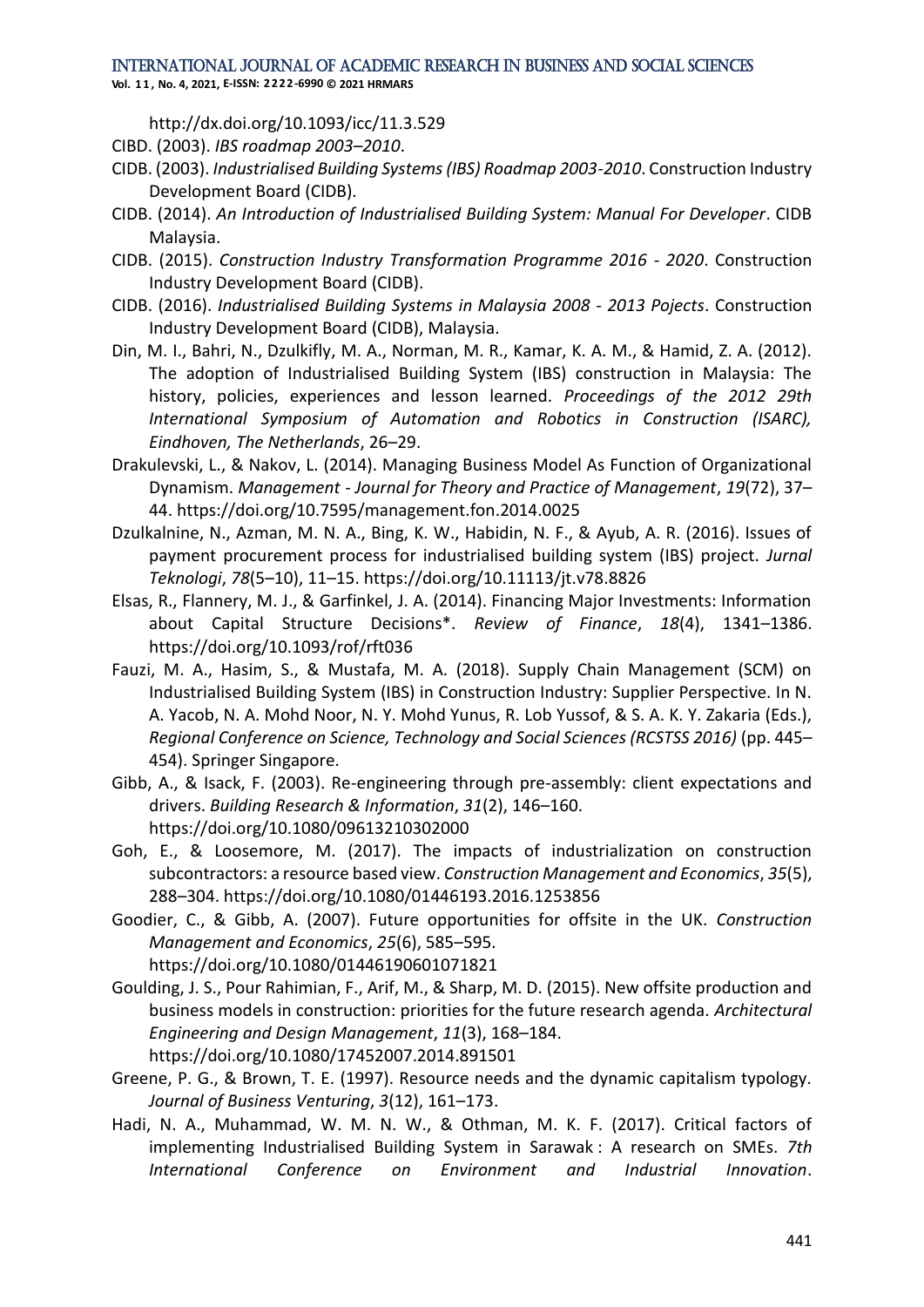**Vol. 1 1 , No. 4, 2021, E-ISSN: 2222-6990 © 2021 HRMARS**

https://doi.org/10.1088/1755-1315/67/1/012006

- Hamid, Z. A., Kamar, K. A. M., Ghani, M. K., Zain, M. Z. M., & Rahim, A. H. A. (2011). Business Strategies of Contractors in Industrialised Building Systems (IBS) Construction. *International Construction Business and Management Symposium (ICBMS 2011)*, *September*, 148–155. http://www.vertilite.asia/f/2012/11/IBS-Business-Strategy-for-Contractors.pdf
- Hamid, Z. A., Kamar, K. A. M., Zain, M. Z. M., Ghani, M. K., & Rahim, A. H. A. (2008). Industrialised Building Systems (IBS) in Malaysia: The Current State Malaysia and R&D Initiatives. *Malaysian Construction Research Journal*, *2*(1), 1–13.
- Hanafi, M. H., Abdullah, S., Razak, A. A., & Nah, F. M. (2015). Contractors ' Perspective on the Benefits of Implementing Industrialized Building System (IBS). *International Journal of Sustainable Construction Engineering & Technology*, *6*(1), 44–51.
- Haron, N. A., Abdul-Rahman, H., & Hanid, M. (2009). A Literature Review of The Advantages and Barriers to The Implementation of Industrialised Building System (IBS) In Construction Industry. *Malaysian Construction Research Journal*, *4*(1), 14–18.
- Hedman, J., & Kalling, T. (2003). The business model concept: Theoretical underpinnings and empirical illustrations. *European Journal of Information Systems*, *12*(1), 49–59. https://doi.org/10.1057/palgrave.ejis.3000446
- Höök, M., & Stehn, L. (2014). Exploring the management of multiple business models in one company. *Proceedings 30th Annual Association of Researchers in Construction Management Conference, ARCOM 2014*, *September*, 1315–1324. http://www.scopus.com/inward/record.url?eid=2-s2.0- 84911366693&partnerID=tZOtx3y1
- Hung, F. C., Hamid, Z. A., Din, M. I., & Norman, M. R. (2015). Study on Industrialised Building System (IBS) Adoption Level and Contractors' Readiness in Malaysia 2013. *Malaysian Construction Research Journal*, *17*(1), 1–19.
- Hwang, J., & Christensen, C. M. (2008). Disruptive Innovation In Health Care Delivery: A Framework For Business-Model Innovation. *Health Affairs*, *27*(5), 1329–1335. https://doi.org/10.1377/hlthaff.27.5.1329
- Jabar, I. L., & Ismail, F. (2014). Challenges in the Management of IBS Construction Projects. *Asian Journal of Environment-Behaviour Studies*, *5*(18), 1–9.
- Jabar, I. L., Ismail, F., & Mustafa, A. A. (2013). Issues in Managing Construction Phase of IBS Projects. *Procedia - Social and Behavioral Sciences*, *101*, 81–89. https://doi.org/10.1016/j.sbspro.2013.07.181
- Johnson, M. W., Christensen, C. M., & Kagermann, H. (2008). Reinventing your business model. *Harvard Business Review*, *86*(12), 57–68.
- Kamar, K. A. M. (2011). *Critical Success Factors to Industrialised Building System (IBS) Contractor* (Issue January). PhD Thesis, University of Salford, UK.
- Kamar, K. A. M., Azman, M. N. A., & Nawi, M. N. M. (2014). IBS survey 2010: Drivers, barriers and critical success factors in adopting industrialised building system (IBS) construction by G7 contractors in Malaysia. *Journal of Engineering Science and Technology*, *9*(4), 490– 501.
- Kamar, K. A. M., & Hamid, Z. A. (2011). Supply chain strategy for contractor in adopting industrialized building system (IBS). *Australian Journal of Basic and Applied Sciences*, *5*(12), 2552–2557.
- Kamar, K. A. M., Hamid, Z. A., & Alshawi, M. (2010). The critical success factors (CSFs) to the implementation of industrialised building system (IBS) in Malaysia. *Proceedings in CIB*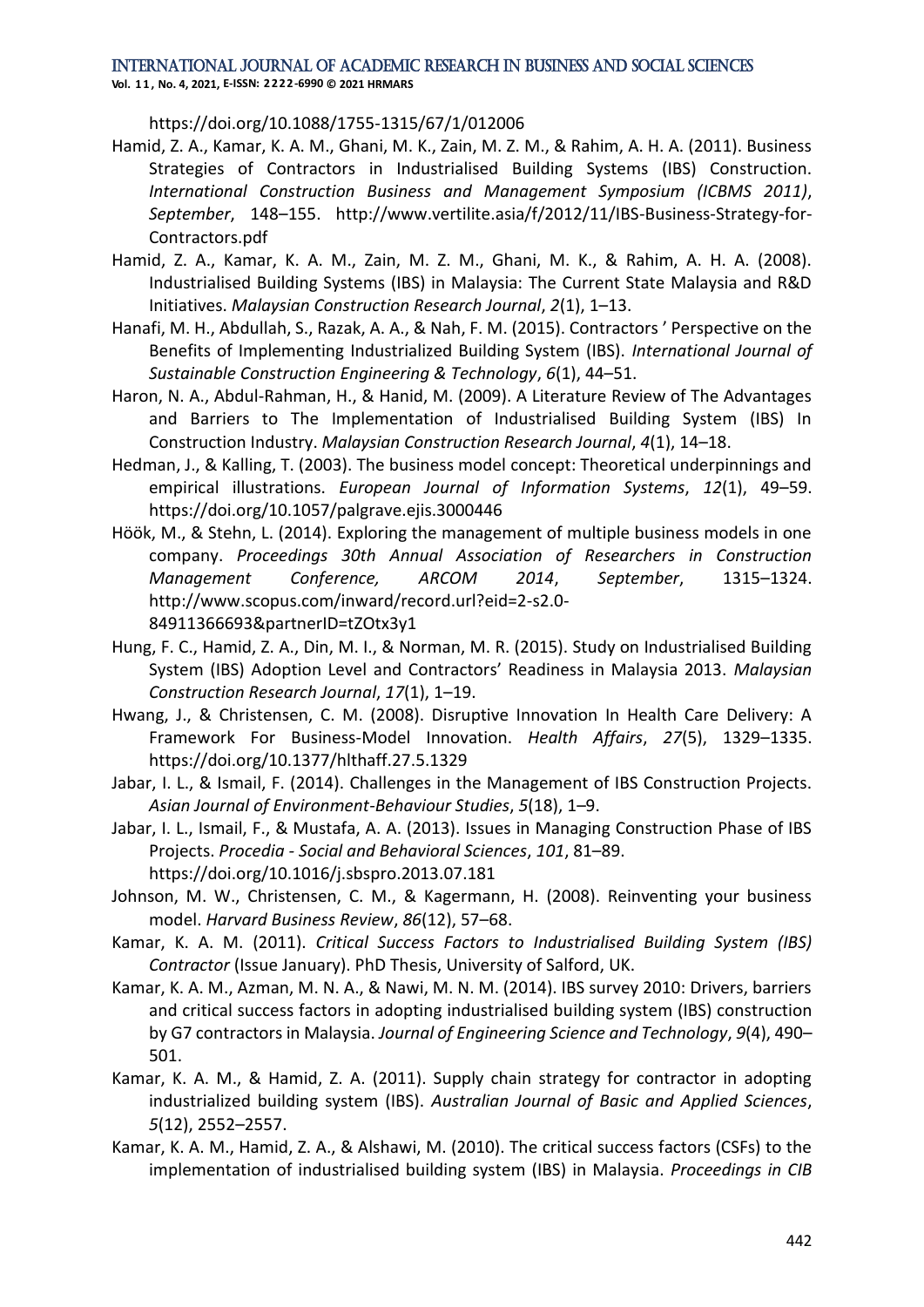**Vol. 1 1 , No. 4, 2021, E-ISSN: 2222-6990 © 2021 HRMARS**

*World Congress 2010, Salford*, 10–13. http://www.vertilite.asia/f/2012/11/IBS-Critical-Success-Factors.pdf

- Kamar, K. A. M., Hamid, Z. A., Ghani, M. K., Rahim, A. H. A., Zain, M. Z. M., & Ambon, F. (2012). Business strategy of large contractors in adopting industrialised building system (IBS): The Malaysian case. *Journal of Engineering Science and Technology*, *7*(6), 774–784.
- Kamaruddin, S. S., Mohammad, M. F., & Mahbub, R. (2013). Enhancing the Quality of Life by Adopting IBS: An Economic Perspective on Mechanisation and Automation. *Procedia - Social and Behavioral Sciences*, *101*, 71–80.

https://doi.org/https://doi.org/10.1016/j.sbspro.2013.07.180

- Kasim, N., Al-shami, M. H., Latiffi, A. A., Ibrahim, U., Zainal, R., & Noh, H. M. (2019). Improving Contractors ' Practices of Industrialized Building System (IBS) Implementation in Construction Industry. *Journal of Technology Management and Business*, *6*(3), 40–49. https://doi.org/10.30880/jtmb.2019.06.03.005
- Kindström, D. (2005). *The integration of e-business into mature and established companies: a business model approach*. Linköpings universitet.
- Kindström, D. (2010). Towards a service-based business model Key aspects for future competitive advantage. *European Management Journal*, *28*(6), 479–490. https://doi.org/10.1016/j.emj.2010.07.002
- Kotler, P. (1997). *Marketing management, analysis, planning, implementation, and control*. London: Prentice-Hall International.
- Lessing, J., & Brege, S. (2015). Business models for product-oriented house-building companies – experience from two Swedish case studies. *Construction Innovation*, *15*(4), 449–472.
- Lessing, J., & Brege, S. (2018). Industrialized Building Companies' Business Models: Multiple Case Study of Swedish and North American Companies. *Journal of Construction Engineering and Management*, *144*(2), 5017019. https://doi.org/10.1061/(ASCE)CO.1943-7862.0001368
- Lessing, J., Stehn, L., & Anders, E. (2015). Industrialised house-building development and conceptual orientation of the field. *Construction Innovation*, *15*(3), 378–399.
- Lou, E. C. W., & Kamar, K. A. M. (2012). Industrialized Building Systems: Strategic Outlook for Manufactured Construction in Malaysia. *Journal of Architectural Engineering*, *18*(2), 69– 74. https://doi.org/10.1061/(ASCE)AE.1943-5568.0000072
- Magretta, J. (2002). Why Business Models Matter Harvard Business Review. In *Harvard Business Review*. https://doi.org/10.1016/j.cub.2005.06.028
- Majid, T. A., Azman, M. N. A., Zakaria, S. A. S., Yahya, A. S., Zaini, S. S., Ahamad, M. S. S., & Hanafi, M. H. (2011). Quantitative Analysis on the Level of IBS Acceptance in the Malaysian Construction Industry. *Journal of Engineering Science and Technology*, *6*(2), 179–190.
- Mohamad, D., Ramli, M. Z., Danuri, H., & Sapuan, W. K. (2016). Demand of the industrialized building system (IBS) implementation in Malaysian government projects. *Journal of Scientific Research and Development*, *3*(4), 77–82. http://jsrad.org/wpcontent/2016/Issue 4, 2016/13jj.pdf
- Mohamad, M. I., Zawawi, M., & Nekooie, M. A. (2009). Implementing Industrialised Building System (IBS) in Malaysia : Acceptance and Awareness Level, Problem and Strategies. *Malaysian Journal of Civil Engineering*, *21*(2), 219–234.
- Mohamed, M. R., Mohammad, M. F., Mahbub, R., Ramli, M. A., Gunasagaran, S., & Halim, S. M. A. (2019). Business Strategy of Small and Medium-Sized Enterprise Construction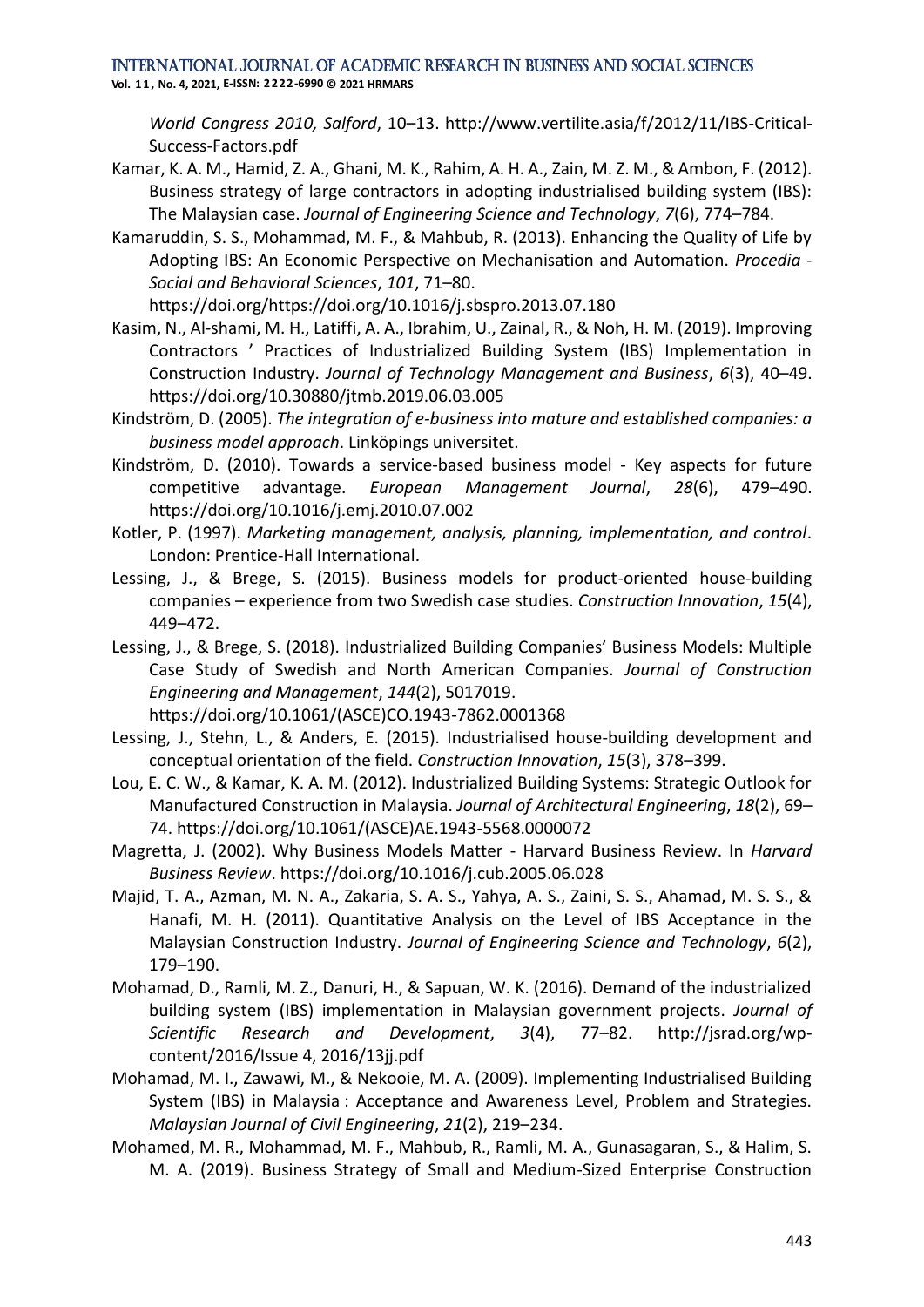**Vol. 1 1 , No. 4, 2021, E-ISSN: 2222-6990 © 2021 HRMARS**

Companies in Adopting Industrialised Building System in Malaysia. *International Journal of Academic Research in Business and Social Sciences*, *9*(9), 1036–1048. https://doi.org/10.6007/IJARBSS/v9-i9/6407

- Mohamed, M. R., Mohammad, M. F., Mahbub, R., Ramli, M. A., & Jamal, K. A. A. (2018). The Issues and Challenges of Small and Medium-Sized Contractors in Adopting Industrialised Building System. *International Journal of Engineering & Technology*, *7*(3.25), 432–436. https://doi.org/dx.doi.org/10.14419/ijet.v7i3.25.17725
- Mokhlesian, S., & Holmén, M. (2012). Business model changes and green construction processes. *Construction Management and Economics*, *30*(9), 761–775. https://doi.org/10.1080/01446193.2012.694457
- Morris, M., Schindehutte, M., & Allen, J. (2005). The entrepreneur ' s business model : toward a unified perspective. *Journal of Business Research*, *58*(6), 726–735. https://doi.org/10.1016/j.jbusres.2003.11.001
- Musa, M. F., Mohammad, M. F., Yusof, M. R., & Ahmad, R. (2016). Industrialised Building System Modular System (IBSMS) Organisational Readiness Framework. *Procedia - Social and Behavioral Sciences*, *222*, 83–92. https://doi.org/10.1016/j.sbspro.2016.05.191
- Na, L., & Roger, W. L. (2008). Designers' and General Contractors' Perceptions of Offsite Construction Techniques in the United State Construction Industry. *International Journal of Construction Education and Research*, *4*(3), 177–188. https://doi.org/10.1080/15578770802494565
- Nawi, M. N. M., Azman, M. N. A., Baluch, N., Kamar, K. A. M., & Hamid, Z. A. (2015). Study on the Use of Industrialised Building System in Malaysia Private Construction Projects. *ARPN Journal of Engineering and Applied Sciences*, *10*(17), 7368–7374.
- Nawi, M. N. M., Lee, A., & Arif, M. (2010). The IBS Barriers in the Malaysian Construction Industry : A Study in Construction Supply Chain Perspective. In *In TG57-Special Track 18th CIB World Building Congress May 2010 Salford* (p. 77).
- Nawi, M. N. M., Lee, A., Azman, M. N. A. A., & Kamar, K. A. M. (2014). FRAGMENTATION ISSUE IN MALAYSIAN INDUSTRIALISED BUILDING SYSTEM (IBS) PROJECTS. *Journal of Engineering Science and Technology*, *9*(1), 97–106.
- Nenonen, S., & Storbacka, K. (2010). Business model design: conceptualizing networked value co-creation. *International Journal of Quality and Service Sciences*, *2*(1), 43–59. https://doi.org/10.1108/17566691011026595
- Ofori, G. (2000). Greening the construction supply chain in Singapore. *European Journal of Purchasing and Supply Management*, *6*(3–4), 195–206. https://doi.org/10.1016/S0969- 7012(00)00015-0
- Osterwalder, A., Pigneur, Y., & Tucci, C. L. (2005). Clarifying business models: origins, present, and future of the concept. *Communications of the Association for Information Systems*, *15*(1), 1–43. https://doi.org/10.1.1.83.7452
- Pan, W. (2006). *A decision support tool for optimising the use of offsite technologies in housebuilding*. Ph.D Thesis, Loughborough University, U.K.
- Pan, W., Gibb, A. G. F., & Dainty, A. R. J. (2008). Leading UK housebuilders' utilization of offsite construction methods. *Building Research & Information*, *36*(1), 56–67. https://doi.org/10.1080/09613210701204013
- Pekuri, A., Pekuri, L., & Haapasalo, H. (2013). The role of business models in finnish construction companies. *Australasian Journal of Construction Economics and Building*, *13*(3), 13–23. https://doi.org/10.5130/ajceb.v13i3.3402
- Pekuri, A., Suvanto, M., Haapasalo, H., & Pekuri, L. (2013). Managing value creation: the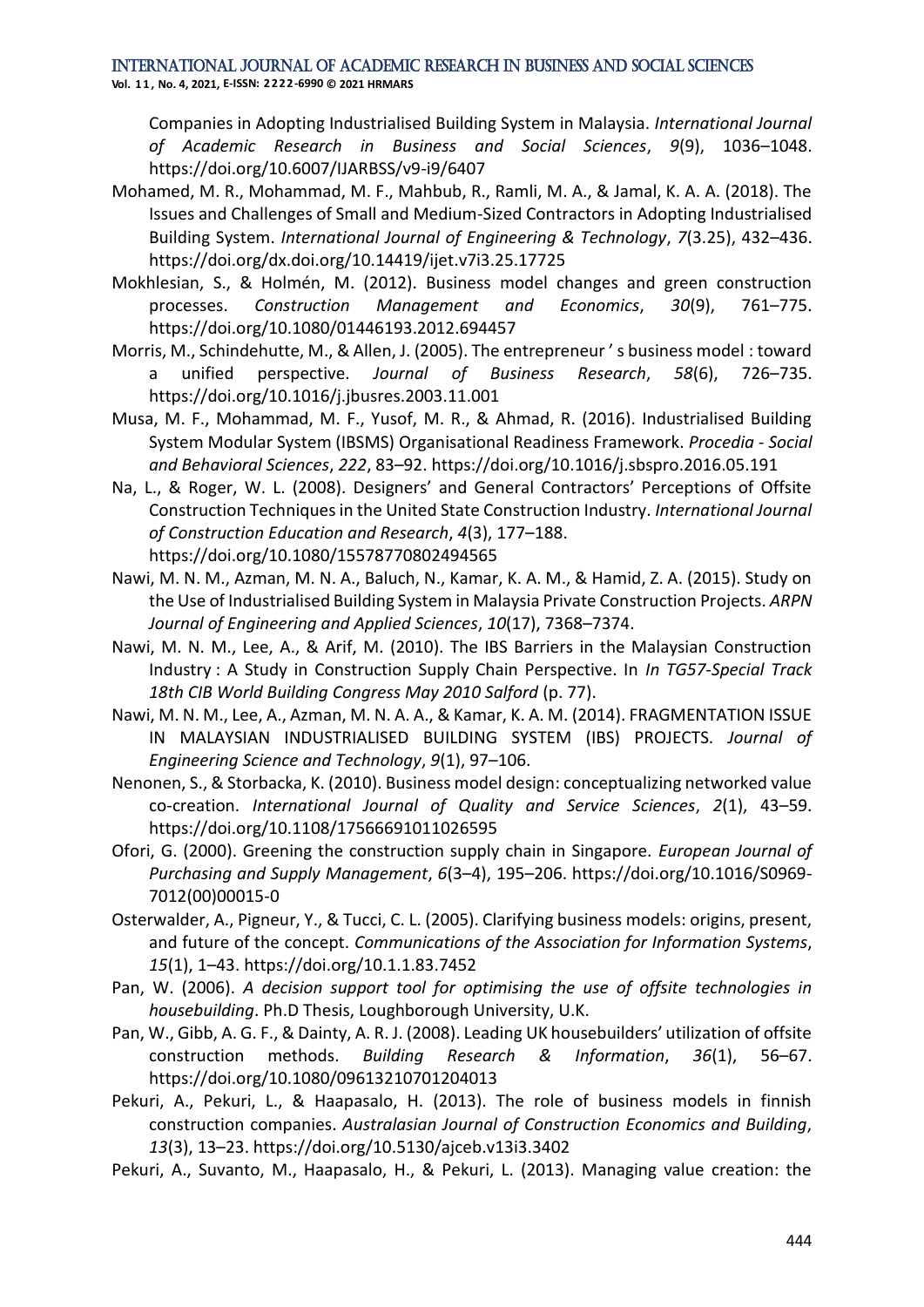**Vol. 1 1 , No. 4, 2021, E-ISSN: 2222-6990 © 2021 HRMARS**

business model approach in construction. *International Journal of Business Innovation and Research*, *8*(1), 36–51. https://doi.org/10.1504/IJBIR.2014.058045

- Polat, G. (2008). Factors Affecting the Use of Precast Concrete Systems in the United States. *Journal of Construction Engineering and Management*, *134*(3), 169–178. https://doi.org/10.1061/(ASCE)0733-9364(2008)134:3(169)
- Qi, G. Y., Shen, L. Y., Zeng, S. X., & Jorge, O. J. (2010). The drivers for contractors' green innovation: An industry perspective. *Journal of Cleaner Production*, *18*(14), 1358–1365. https://doi.org/10.1016/j.jclepro.2010.04.017
- Rashid, M. N. A., Abdullah, M. R., & Ismail, D. (2019). Critical Success Factors CSFs to Automation and Robotics in Industrialized Building System IBS. *International Journal of Academic Research in Business and Social Sciences*, *8*(12), 2207–2221. https://doi.org/10.6007/IJARBSS/v8-i12/5432
- Rashid, M. N. A., Abdullah, M. R., Ismail, D., & Saberi, M. H. (2019). Automation and Robotics in Industrialized Building System (IBS) : The Potential Criteria for Measurement. *International Journal of Academic Research in Business and Social Sciences*, *9*(7), 1020– 1034. https://doi.org/10.6007/IJARBSS/v9-i7/6201
- Samari, M., Ghodroti, N., & Shafiei, M. W. M. (2012). The Implementation of Industrialized Building System (IBS) in Iran Construction Companies. *Journal of Mechaninal and Civil Engineering*, *1*(3), 19–24.
- Schoenwitz, M., Naim, M., & Potter, A. (2012). The nature of choice in mass customized house building. *Construction Management and Economics*, *30*(3), 203–219. https://doi.org/10.1080/01446193.2012.664277
- Tan, Y., Shen, L., & Langston, C. (2012). Competition Environment, Strategy, and Performance in the Hong Kong Construction Industry. *Journal of Construction Engineering and Management-Asce*, *138*(3), 352–360. https://doi.org/10.1061/(ASCE)CO.1943- 7862.0000407
- Tatum, C. B., Vanegas, J. A., & Williams, J. M. (1986). *Constructability improvement using prefabrication, pre-assembly andmodularization*. Stanford University: California, Technical report.
- Theong, M. C., Rashid, R. A., & Chai, C. (2018). Implication of Industrialised Building System (IBS) : The Case of Trade Contractors in Malaysia. *International Journal of Engineering & Technology*, *7*(2.29), 766–771.
- Thuesen, C., & Hvam, L. (2013). Rethinking the Business Model in Construction by the Use of Off-Site System Deliverance: Case of the Shaft Project. *Journal of Architectural Engineering*, *19*(4), 279–287. https://doi.org/10.1061/(ASCE)AE.1943-5568.0000095
- Uusitalo, P., Stehn, L., Brege, S., & Wernicke, B. (2017). Reciprocal dynamic effectiveness for industrialized house builder. *European Operations Management Association Conference 2017, EurOma 2017, Edinburgh, Scotland, July 1-5, 2017*.
- Xue, H., Zhang, S., Su, Y., & Wu, Z. (2017). Factors affecting the capital cost of prefabrication-A case study of China. *Sustainability (Switzerland)*, *9*(9), 1–22. https://doi.org/10.3390/su9091512
- Zairul, M. (2017). *flexZhouse: New business model for affordable housing in Malaysia* (Vol. 7, Issue 2) [PhD Thesis, Delft University of Technology, Netherlands]. https://doi.org/10.7480/abe.2017.2
- Zairul, M. (2020). Opening the Pandora Box of Issues in the Industrialized Building System in Malaysia : A Thematic Review. *Test Engineering and Management*, *May*-*June 2020*, 3029–3042.